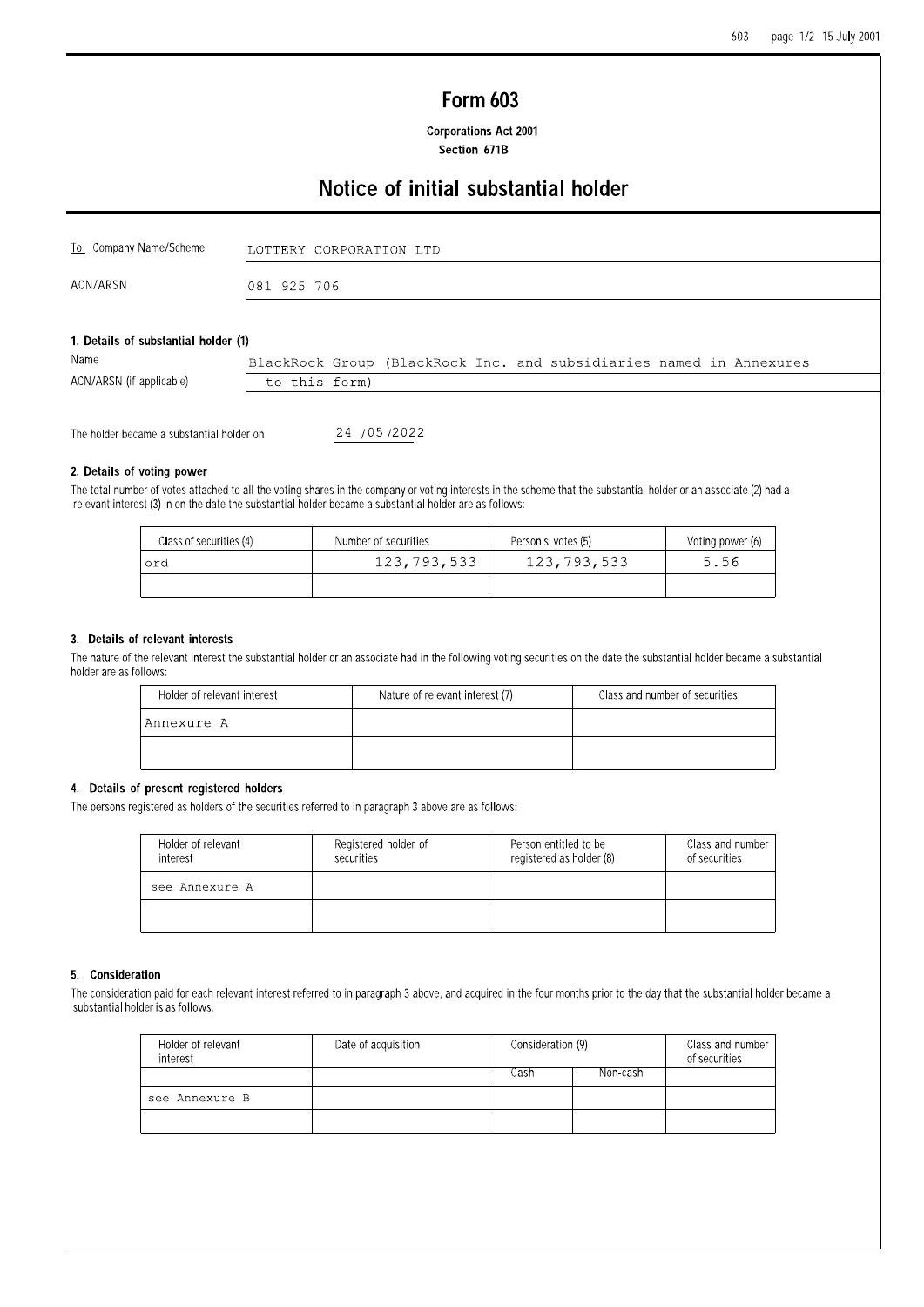## 6. Associates

The reasons the persons named in paragraph 3 above are associates of the substantial holder are as follows:

| Name and ACN/ARSN (if applicable) | Nature of association |
|-----------------------------------|-----------------------|
| 'see Annexure A                   |                       |
|                                   |                       |

#### 7. Addresses

The addresses of persons named in this form are as follows:

| Name           | Address |
|----------------|---------|
| see Annexure C |         |
|                |         |

## **Signature**

| printname Pierre-Louis Dodens | Capacity Authorised Signatory* |
|-------------------------------|--------------------------------|
| ign here                      | date 27 / 05 / 2022            |

sign here

## \* At a meeting of the Board on 22 November 2013, the Directors resolved to approve the delegation of the preparation and lodgement of substantial shareholder notices on behalf of BlackRock Investment Management (Australia) Limited. **DIRECTIONS**

- $(1)$ If there are a number of substantial holders with similar or related relevant interests (eg. a corporation and its related corporations, or the manager and trustee of an equity trust), the names could be included in an annexure to the form. If the relevant interests of a group of persons are essentially similar, they may be referred to throughout the form as a specifically named group if the membership of each group, with the names and addresses of members is clearly set out in paragraph 7 of the
- $(2)$ See the definition of "associate" in section 9 of the Corporations Act 2001.
- See the definition of "relevant interest" in sections 608 and 671B(7) of the Corporations Act 2001  $(3)$
- $(4)$ The voting shares of a company constitute one class unless divided into separate classes
- The total number of votes attached to all the voting shares in the company or voting interests in the scheme (if any) that the person or an associate has a relevant  $(5)$ interest in.
- $(6)$ The person's votes divided by the total votes in the body corporate or scheme multiplied by 100
- $(7)$ Include details of:
	- any relevant agreement or other circumstances by which the relevant interest was acquired. If subsection 671B(4) applies, a copy of any document setting out  $(a)$ the terms of any relevant agreement, and a statement by the person giving full and accurate details of any contract, scheme or arrangement, must accompany this form, together with a written statement certifying this contract, scheme or arrangement; and
	- any qualification of the power of a person to exercise, control the exercise of, or influence the exercise of, the voting powers or disposal of the securities to  $(b)$ which the relevant interest relates (indicating clearly the particular securities to which the qualification applies).

See the definition of "relevant agreement" in section 9 of the Corporations Act 2001.

- $(8)$ If the substantial holder is unable to determine the identity of the person (eq. if the relevant interest arises because of an option) write "unknown".
- Details of the consideration must include any and all benefits, money and other, that any person from whom a relevant interest was acquired has, or may, become  $(9)$ entitled to receive in relation to that acquisition. Details must be included even if the benefit is conditional on the happening or not of a contingency. Details must be included of any benefit paid on behalf of the substantial holder or its associate in relation to the acquisitions, even if they are not paid directly to the person from whom the relevant interest was acquired.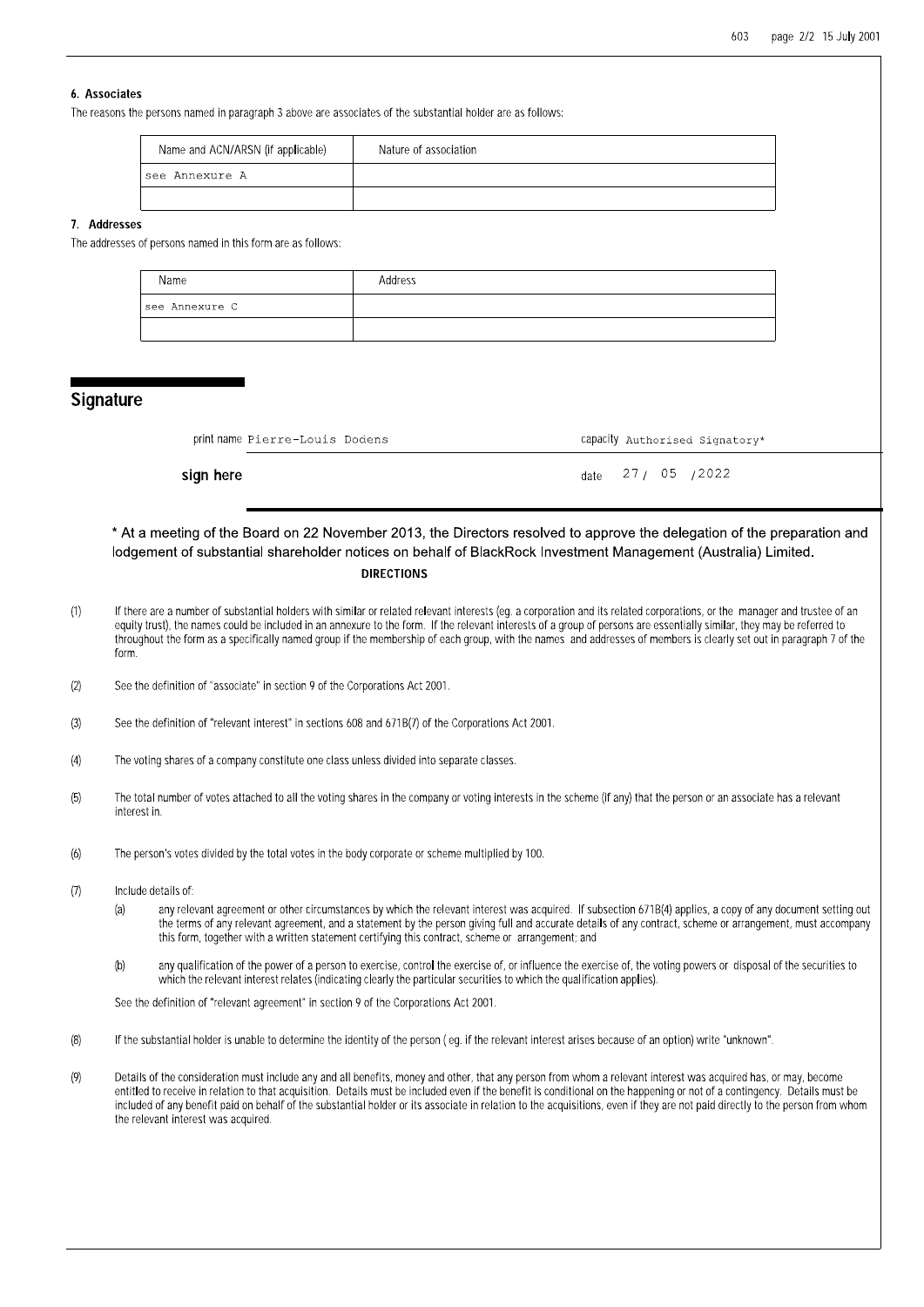# This is Annexure A of 7 pages referred to in form 603 Notice of initial substantial shareholder **Annexure A**

|                             | 27-May-22   |
|-----------------------------|-------------|
| Pierre-Louis Dodens,        | <b>Date</b> |
| <b>Authorised Signatory</b> |             |

## **3. Details of Relevant Interests**

**4. Details of present registered holders**

**6. Associates**

| <b>Holder of Relevant</b><br><b>Interests</b><br>Name and ACN / ARSN (if<br>applicable) | Nature of Relevant Interest                                                                                                                               | <b>Registered Holder of</b><br><b>Securities</b>                          | Person entitled to be<br>registered as holder |            | Class and number of<br><b>Securities</b> | Person's<br>votes | Nature of<br><b>Association</b>        |
|-----------------------------------------------------------------------------------------|-----------------------------------------------------------------------------------------------------------------------------------------------------------|---------------------------------------------------------------------------|-----------------------------------------------|------------|------------------------------------------|-------------------|----------------------------------------|
| APERIO GROUP LLC                                                                        | Power to control the exercise of a right to vote attached to<br>securities and/or the power to dispose of securities as<br>investment manager or trustee. | <b>BOA-MERRILL LYNCH</b><br><b>INTL PRIME BROKER -</b><br><b>NEW YORK</b> |                                               | <b>ORD</b> | 186,577                                  | 186,577           | subsidiary of<br>BlackRock Inc.        |
| BlackRock (Singapore)<br>Limited                                                        | Power to control the exercise of a right to vote attached to<br>securities and/or the power to dispose of securities as<br>investment manager or trustee. | <b>SSB-STATE STREET</b><br><b>SINGAPORE</b>                               |                                               | <b>ORD</b> | 8,530                                    | 8,530             | subsidiary of<br>BlackRock Inc.        |
| BlackRock Advisors (UK)<br>Limited                                                      | Power to control the exercise of a right to vote attached to<br>securities and/or the power to dispose of securities as<br>investment manager or trustee. | <b>BNYM-BONY EUROPE -</b><br>LONDON                                       |                                               | <b>ORD</b> | 1,526,068                                | 1,526,068         | subsidiary of<br>BlackRock Inc.        |
| BlackRock Advisors (UK)<br>Limited                                                      | Power to control the exercise of a right to vote attached to<br>securities and/or the power to dispose of securities as<br>investment manager or trustee. | JPM-JPM CHASE -<br><b>LONDON</b>                                          |                                               | <b>ORD</b> | 1,705,453                                | 1,705,453         | subsidiary of<br><b>BlackRock Inc.</b> |
| BlackRock Advisors (UK)<br>Limited                                                      | Power to control the exercise of a right to vote attached to<br>securities and/or the power to dispose of securities as<br>investment manager or trustee. | NT-NORTHERN TRUST<br>UK                                                   |                                               | <b>ORD</b> | 346,903                                  | 346,903           | subsidiary of<br>BlackRock Inc.        |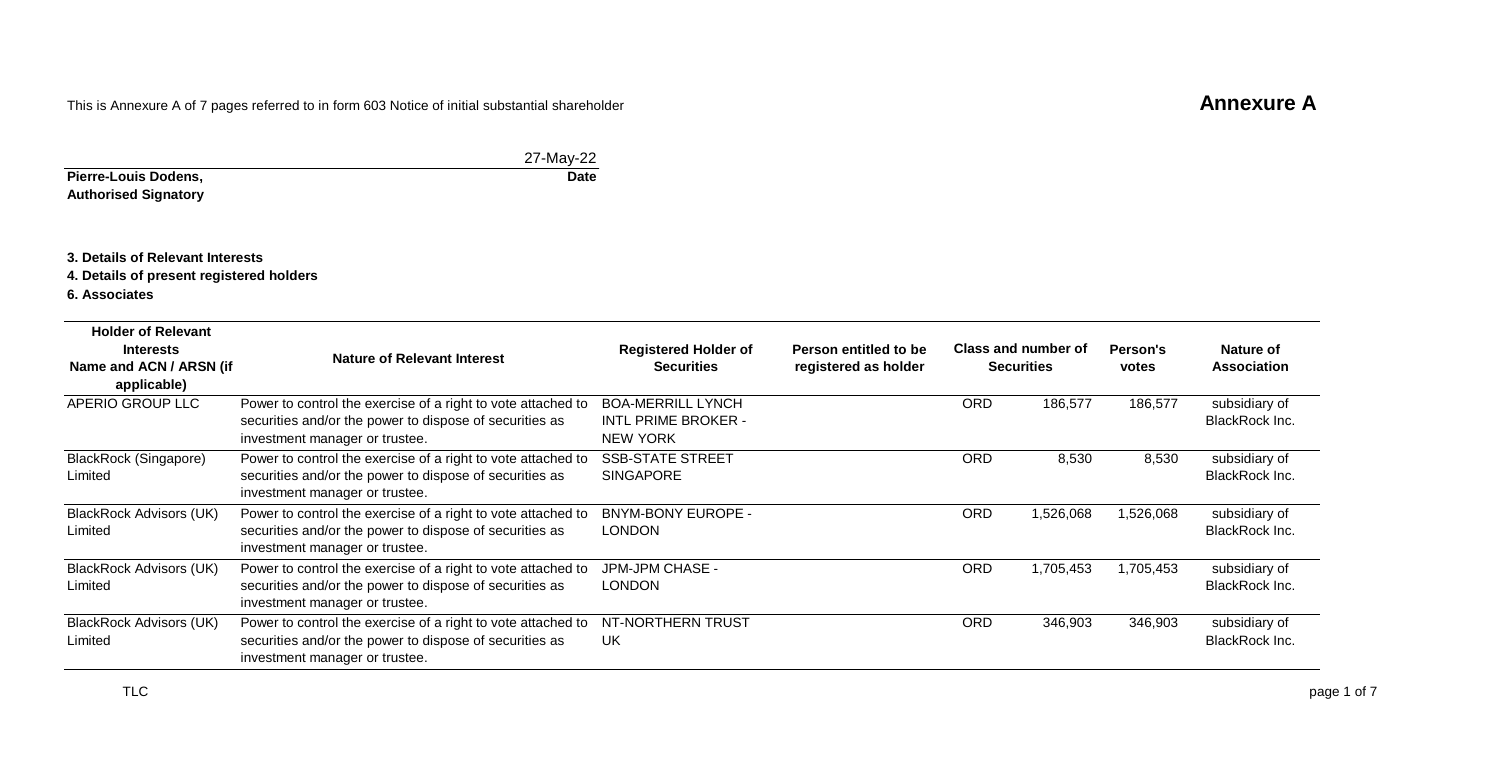| <b>Holder of Relevant</b><br><b>Interests</b><br>Name and ACN / ARSN (if<br>applicable) | <b>Nature of Relevant Interest</b>                                                                                                                        | <b>Registered Holder of</b><br><b>Securities</b>                  | Person entitled to be<br>registered as holder | Class and number of<br><b>Securities</b> |           | Person's<br>votes | <b>Nature of</b><br><b>Association</b> |
|-----------------------------------------------------------------------------------------|-----------------------------------------------------------------------------------------------------------------------------------------------------------|-------------------------------------------------------------------|-----------------------------------------------|------------------------------------------|-----------|-------------------|----------------------------------------|
| <b>BlackRock Advisors (UK)</b><br>Limited                                               | Power to control the exercise of a right to vote attached to<br>securities and/or the power to dispose of securities as<br>investment manager or trustee. | <b>SSB-STATE STREET</b><br><b>DUBLIN</b>                          |                                               | ORD                                      | 7,295,545 | 7,295,545         | subsidiary of<br>BlackRock Inc.        |
| <b>BlackRock Advisors (UK)</b><br>Limited                                               | Power to control the exercise of a right to vote attached to<br>securities and/or the power to dispose of securities as<br>investment manager or trustee. | <b>STATE STREET BANK,</b><br>MUNICH, ZURICH<br><b>BRANCH</b>      |                                               | ORD                                      | 82,746    | 82,746            | subsidiary of<br><b>BlackRock Inc.</b> |
| <b>BLACKROCK ADVISORS</b><br><b>LLC</b>                                                 | Power to control the exercise of a right to vote attached to<br>securities and/or the power to dispose of securities as<br>investment manager or trustee. | JPM-JP MORGAN CHASE -<br><b>NEW YORK</b>                          |                                               | <b>ORD</b>                               | 27,737    | 27,737            | subsidiary of<br><b>BlackRock Inc.</b> |
| <b>BLACKROCK ADVISORS</b><br><b>LLC</b>                                                 | Power to control the exercise of a right to vote attached to<br>securities and/or the power to dispose of securities as<br>investment manager or trustee. | <b>SSB-STATE STREET</b><br><b>MUTUAL FUNDS -</b><br><b>BOSTON</b> |                                               | ORD                                      | 1,177,821 | 1,177,821         | subsidiary of<br>BlackRock Inc.        |
| <b>BlackRock Asset</b><br>Management Canada<br>Limited                                  | Power to control the exercise of a right to vote attached to<br>securities and/or the power to dispose of securities as<br>investment manager or trustee. | <b>BNYM-THE BANK OF</b><br><b>NEW YORK</b>                        |                                               | ORD                                      | 6,278     | 6,278             | subsidiary of<br><b>BlackRock Inc.</b> |
| <b>BlackRock Asset</b><br>Management Canada<br>Limited                                  | Power to control the exercise of a right to vote attached to<br>securities and/or the power to dispose of securities as<br>investment manager or trustee. | JPM-JP MORGAN CHASE -<br><b>NEW YORK</b>                          |                                               | ORD                                      | 1,241,002 | 1,241,002         | subsidiary of<br><b>BlackRock Inc.</b> |
| <b>BlackRock Asset</b><br>Management Canada<br>Limited                                  | Power to control the exercise of a right to vote attached to<br>securities and/or the power to dispose of securities as<br>investment manager or trustee. | <b>SSB-SSB NEW YORK</b><br><b>INSTITUTIONAL</b>                   |                                               | <b>ORD</b>                               | 116,425   | 116,425           | subsidiary of<br>BlackRock Inc.        |
| <b>BlackRock Asset</b><br>Management Canada<br>Limited                                  | Power to control the exercise of a right to vote attached to<br>securities and/or the power to dispose of securities as<br>investment manager or trustee. | <b>SSB-STATE STREET</b><br><b>SACRAMENTO</b>                      |                                               | <b>ORD</b>                               | 533,417   | 533,417           | subsidiary of<br>BlackRock Inc.        |
| <b>BlackRock Asset</b><br>Management North Asia<br>Limited                              | Power to control the exercise of a right to vote attached to<br>securities and/or the power to dispose of securities as<br>investment manager or trustee. | <b>BNYM-BANK OF NY BRUS</b>                                       |                                               | ORD                                      | 110,196   | 110,196           | subsidiary of<br><b>BlackRock Inc.</b> |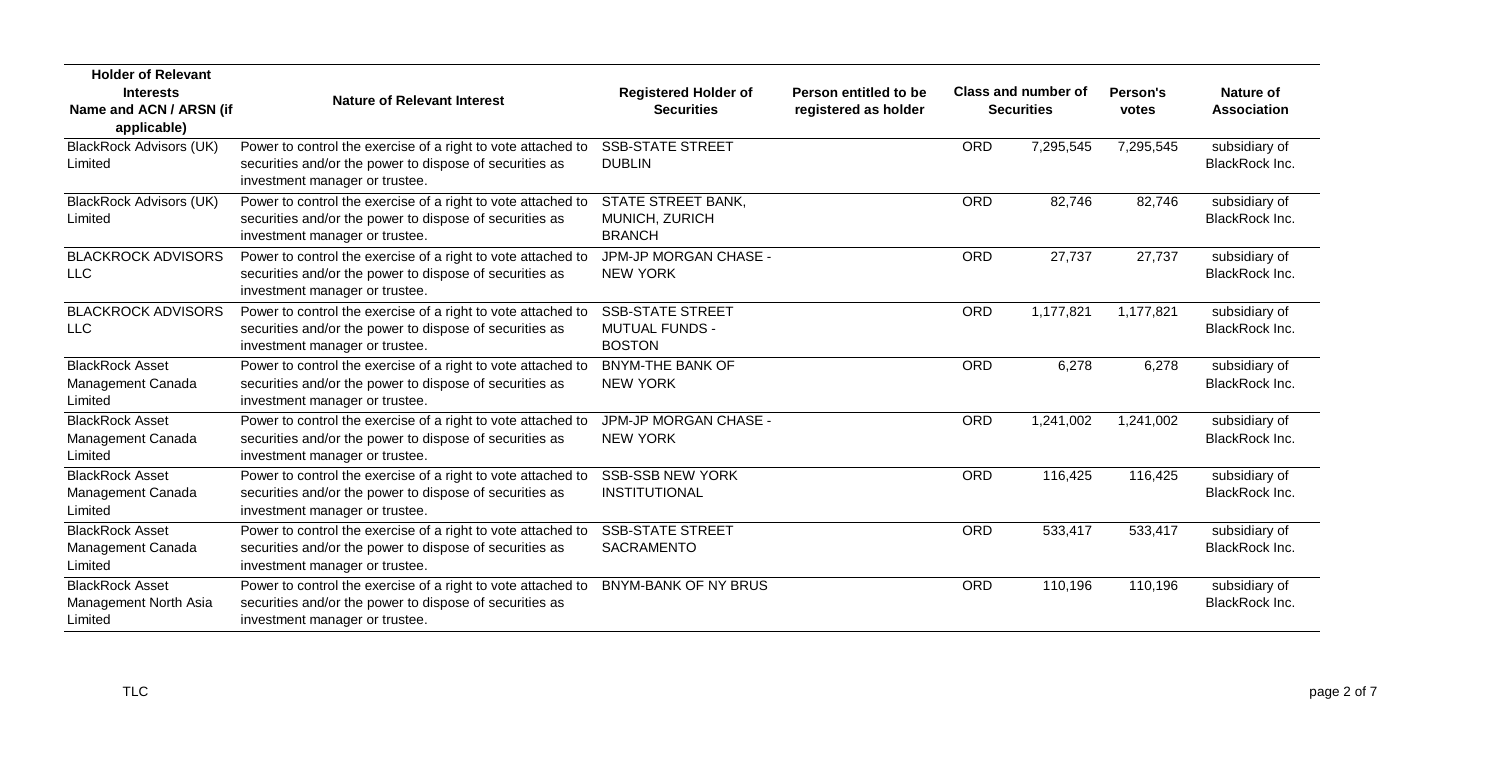| <b>Holder of Relevant</b><br><b>Interests</b><br>Name and ACN / ARSN (if | <b>Nature of Relevant Interest</b>                                                                                                                        | <b>Registered Holder of</b><br><b>Securities</b>                     | Person entitled to be<br>registered as holder |            | Class and number of<br><b>Securities</b> | Person's<br>votes | <b>Nature of</b><br><b>Association</b> |
|--------------------------------------------------------------------------|-----------------------------------------------------------------------------------------------------------------------------------------------------------|----------------------------------------------------------------------|-----------------------------------------------|------------|------------------------------------------|-------------------|----------------------------------------|
| applicable)                                                              |                                                                                                                                                           |                                                                      |                                               |            |                                          |                   |                                        |
| <b>BlackRock Asset</b><br>Management North Asia<br>Limited               | Power to control the exercise of a right to vote attached to<br>securities and/or the power to dispose of securities as<br>investment manager or trustee. | CITI-CITIBANK, HONG<br><b>KONG</b>                                   |                                               | ORD        | 19,941                                   | 19,941            | subsidiary of<br>BlackRock Inc.        |
| <b>BlackRock Asset</b><br>Management North Asia<br>Limited               | Power to control the exercise of a right to vote attached to<br>securities and/or the power to dispose of securities as<br>investment manager or trustee. | Northern Trust Singapore                                             |                                               | <b>ORD</b> | 2,981                                    | 2,981             | subsidiary of<br>BlackRock Inc.        |
| <b>BLACKROCK FINANCIAL</b><br>MANAGEMENT, INC.                           | Power to control the exercise of a right to vote attached to<br>securities and/or the power to dispose of securities as<br>investment manager or trustee. | <b>BBH-BROWN BROTHERS</b><br>HARRIMAN & CO - NEW<br><b>YORK</b>      |                                               | <b>ORD</b> | 50,101                                   | 50,101            | subsidiary of<br>BlackRock Inc.        |
| <b>BLACKROCK FINANCIAL</b><br>MANAGEMENT, INC.                           | Power to control the exercise of a right to vote attached to<br>securities and/or the power to dispose of securities as<br>investment manager or trustee. | <b>BNYM-THE BANK OF</b><br><b>NEW YORK</b>                           |                                               | ORD        | 10,720                                   | 10,720            | subsidiary of<br>BlackRock Inc.        |
| <b>BLACKROCK FINANCIAL</b><br>MANAGEMENT, INC.                           | Power to control the exercise of a right to vote attached to<br>securities and/or the power to dispose of securities as<br>investment manager or trustee. | HSBC-HSBC, HONG<br><b>KONG</b>                                       |                                               | ORD        | 29,785                                   | 29,785            | subsidiary of<br>BlackRock Inc.        |
| <b>BLACKROCK FINANCIAL</b><br>MANAGEMENT, INC.                           | Power to control the exercise of a right to vote attached to<br>securities and/or the power to dispose of securities as<br>investment manager or trustee. | JPM-JP MORGAN CHASE -<br><b>NEW YORK</b>                             |                                               | ORD        | 219,859                                  | 219,859           | subsidiary of<br>BlackRock Inc.        |
| <b>BLACKROCK FINANCIAL</b><br>MANAGEMENT, INC.                           | Power to control the exercise of a right to vote attached to<br>securities and/or the power to dispose of securities as<br>investment manager or trustee. | <b>SSB-STATE STREET</b><br><b>BANK &amp; TRUST</b><br><b>TORONTO</b> |                                               | ORD        | 11,956                                   | 11,956            | subsidiary of<br>BlackRock Inc.        |
| <b>BlackRock Fund Advisors</b>                                           | Power to control the exercise of a right to vote attached to<br>securities and/or the power to dispose of securities as<br>investment manager or trustee. | <b>SSB-STATE STREET</b><br><b>BANK, BOSTON</b>                       |                                               | ORD        | 341,355                                  | 341,355           | subsidiary of<br>BlackRock Inc.        |
| <b>BlackRock Fund Advisors</b>                                           | Power to control the exercise of a right to vote attached to<br>securities and/or the power to dispose of securities as<br>investment manager or trustee. | <b>SSB-STATE STREET</b><br><b>MUTUAL FUNDS -</b><br><b>BOSTON</b>    |                                               | ORD        | 129,358                                  | 129,358           | subsidiary of<br>BlackRock Inc.        |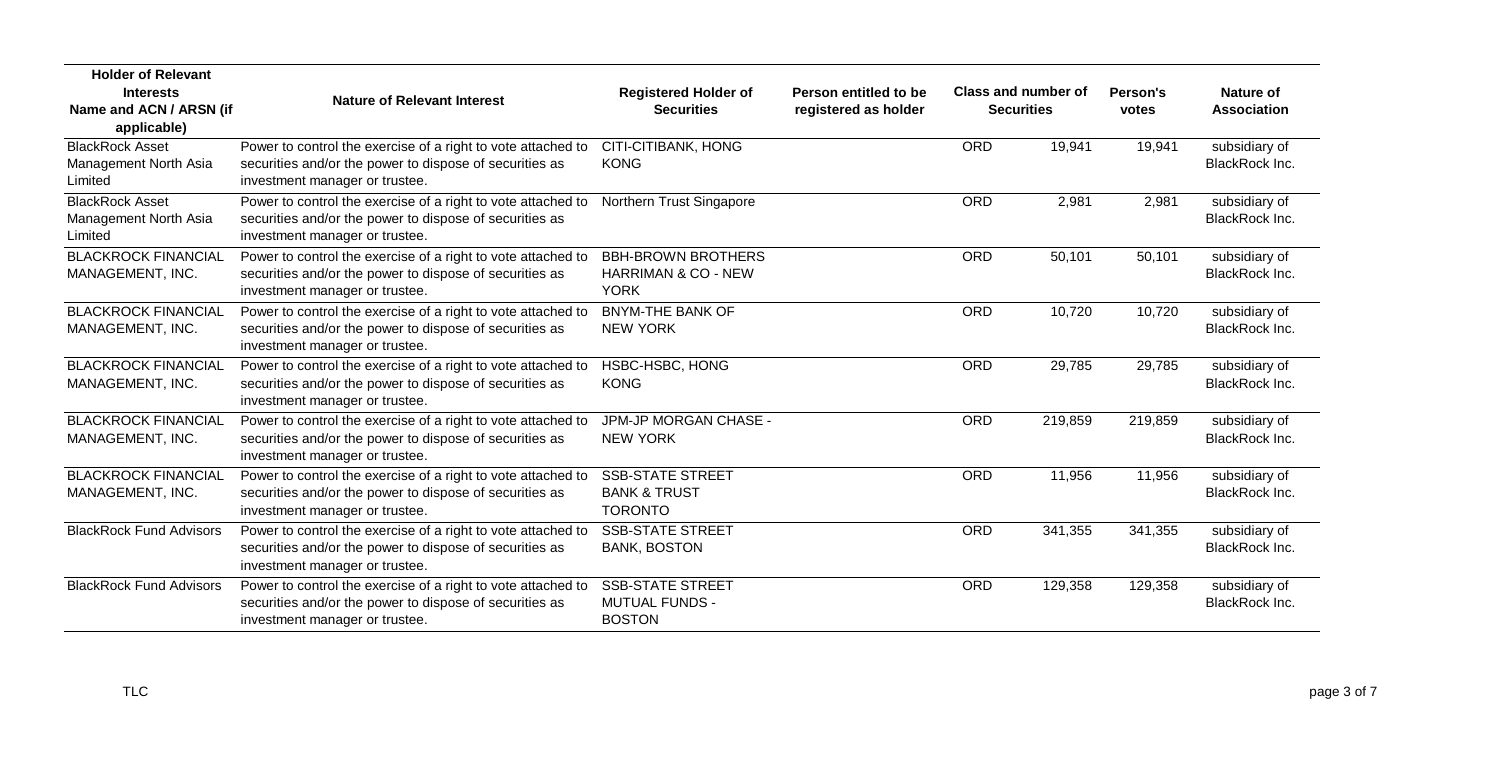| <b>Holder of Relevant</b><br><b>Interests</b><br>Name and ACN / ARSN (if<br>applicable) | <b>Nature of Relevant Interest</b>                                                                                                                        | <b>Registered Holder of</b><br><b>Securities</b>    | Person entitled to be<br>registered as holder |            | Class and number of<br><b>Securities</b> | Person's<br>votes | Nature of<br><b>Association</b> |
|-----------------------------------------------------------------------------------------|-----------------------------------------------------------------------------------------------------------------------------------------------------------|-----------------------------------------------------|-----------------------------------------------|------------|------------------------------------------|-------------------|---------------------------------|
| <b>BlackRock Fund Advisors</b>                                                          | Power to control the exercise of a right to vote attached to<br>securities and/or the power to dispose of securities as<br>investment manager or trustee. | <b>SSB-STATE STREET</b><br><b>SACRAMENTO</b>        |                                               | <b>ORD</b> | 34,327,405                               | 34,327,405        | subsidiary of<br>BlackRock Inc. |
| <b>BlackRock Institutional</b><br><b>Trust Company, National</b><br>Association         | Power to control the exercise of a right to vote attached to<br>securities and/or the power to dispose of securities as<br>investment manager or trustee. | <b>BNYM-THE BANK OF</b><br><b>NEW YORK</b>          |                                               | <b>ORD</b> | 1,136,023                                | 1,136,023         | subsidiary of<br>BlackRock Inc. |
| <b>BlackRock Institutional</b><br><b>Trust Company, National</b><br>Association         | Power to control the exercise of a right to vote attached to<br>securities and/or the power to dispose of securities as<br>investment manager or trustee. | JPM-JP MORGAN CHASE -<br><b>NEW YORK</b>            |                                               | ORD        | 28,622,311                               | 28,622,311        | subsidiary of<br>BlackRock Inc. |
| <b>BlackRock Institutional</b><br><b>Trust Company, National</b><br>Association         | Power to control the exercise of a right to vote attached to<br>securities and/or the power to dispose of securities as<br>investment manager or trustee. | NT-NORTHERN TRUST<br>CO. - CHICAGO                  |                                               | <b>ORD</b> | 342,247                                  | 342,247           | subsidiary of<br>BlackRock Inc. |
| <b>BlackRock Institutional</b><br><b>Trust Company, National</b><br>Association         | Power to control the exercise of a right to vote attached to<br>securities and/or the power to dispose of securities as<br>investment manager or trustee. | <b>SSB-SSB NEW YORK</b><br><b>INSTITUTIONAL</b>     |                                               | <b>ORD</b> | 60,906                                   | 60,906            | subsidiary of<br>BlackRock Inc. |
| <b>BlackRock Institutional</b><br><b>Trust Company, National</b><br>Association         | Power to control the exercise of a right to vote attached to<br>securities and/or the power to dispose of securities as<br>investment manager or trustee. | <b>SSB-STATE STATE HONG</b><br><b>KONG</b>          |                                               | <b>ORD</b> | 136,818                                  | 136,818           | subsidiary of<br>BlackRock Inc. |
| <b>BlackRock Institutional</b><br><b>Trust Company, National</b><br>Association         | Power to control the exercise of a right to vote attached to<br>securities and/or the power to dispose of securities as<br>investment manager or trustee. | <b>SSB-STATE STREET</b><br>SACRAMENTO               |                                               | ORD        | 4,267                                    | 4,267             | subsidiary of<br>BlackRock Inc. |
| <b>BlackRock International</b><br>Limited                                               | Power to control the exercise of a right to vote attached to<br>securities and/or the power to dispose of securities as<br>investment manager or trustee. | NT-NORTHERN TRUST<br>UK                             |                                               | <b>ORD</b> | 713,033                                  | 713,033           | subsidiary of<br>BlackRock Inc. |
| <b>BlackRock Investment</b><br>Management (Australia)<br>Limited                        | Power to control the exercise of a right to vote attached to<br>securities and/or the power to dispose of securities as<br>investment manager or trustee. | <b>BNP-BNP PARIBAS</b><br><b>AUSTRALIA - COGENT</b> |                                               | <b>ORD</b> | 467,925                                  | 467,925           | subsidiary of<br>BlackRock Inc. |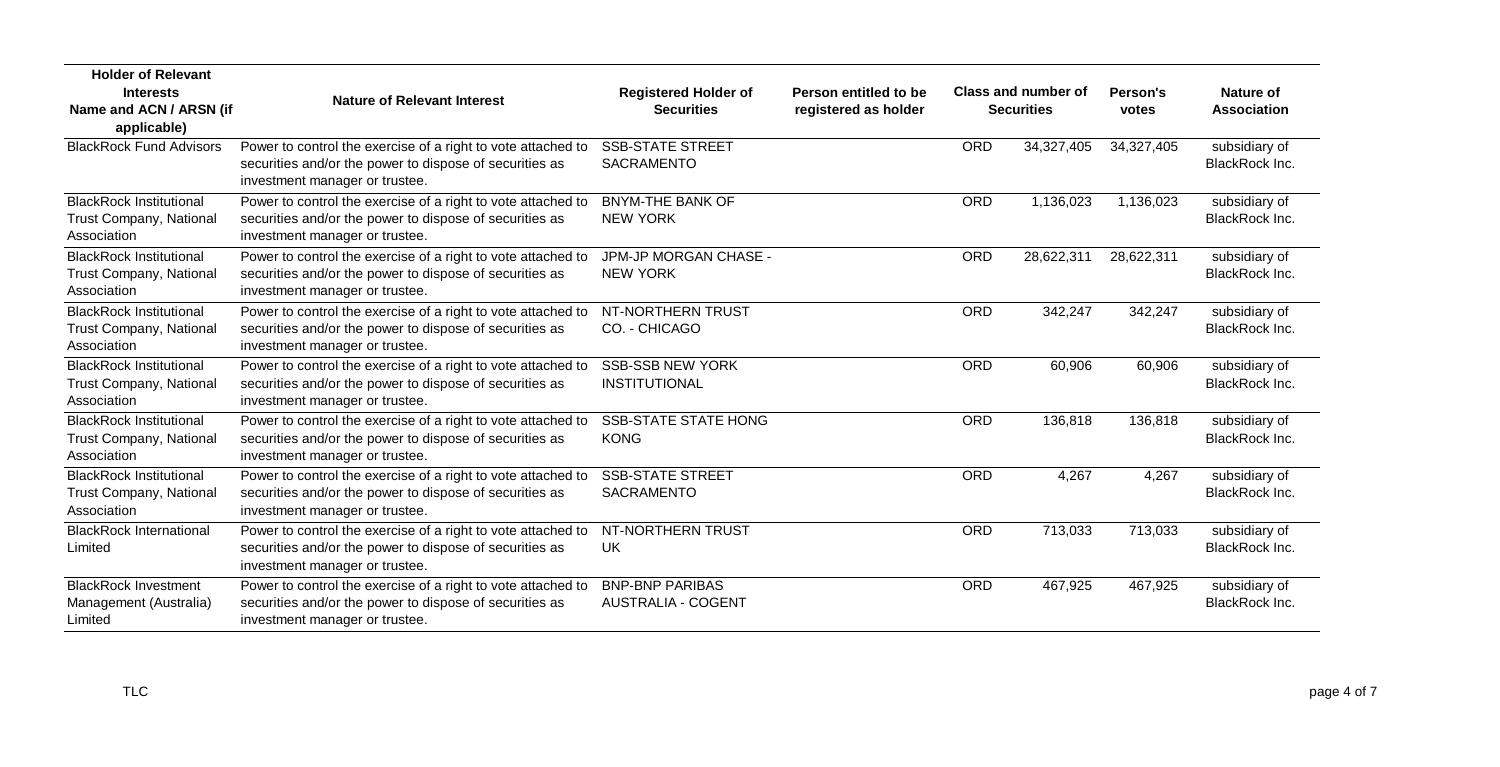| <b>Holder of Relevant</b>                                        |                                                                                                                                                           |                                                                            |                                               |            |                                          |                   |                                        |
|------------------------------------------------------------------|-----------------------------------------------------------------------------------------------------------------------------------------------------------|----------------------------------------------------------------------------|-----------------------------------------------|------------|------------------------------------------|-------------------|----------------------------------------|
| <b>Interests</b><br>Name and ACN / ARSN (if<br>applicable)       | <b>Nature of Relevant Interest</b>                                                                                                                        | <b>Registered Holder of</b><br><b>Securities</b>                           | Person entitled to be<br>registered as holder |            | Class and number of<br><b>Securities</b> | Person's<br>votes | <b>Nature of</b><br><b>Association</b> |
| <b>BlackRock Investment</b><br>Management (Australia)<br>Limited | Power to control the exercise of a right to vote attached to<br>securities and/or the power to dispose of securities as<br>investment manager or trustee. | CITI-Citigroup Australia -<br><b>SYDNEY</b>                                |                                               | ORD        | 93,091                                   | 93,091            | subsidiary of<br>BlackRock Inc.        |
| <b>BlackRock Investment</b><br>Management (Australia)<br>Limited | Power to control the exercise of a right to vote attached to<br>securities and/or the power to dispose of securities as<br>investment manager or trustee. | <b>HSBC-HSBC SYDNEY</b>                                                    |                                               | ORD        | 3,544,244                                | 3,544,244         | subsidiary of<br><b>BlackRock Inc.</b> |
| <b>BlackRock Investment</b><br>Management (Australia)<br>Limited | Power to control the exercise of a right to vote attached to<br>securities and/or the power to dispose of securities as<br>investment manager or trustee. | JPM-JPM CHASE -<br><b>SYDNEY</b>                                           |                                               | <b>ORD</b> | 3,190,465                                | 3,190,465         | subsidiary of<br>BlackRock Inc.        |
| <b>BlackRock Investment</b><br>Management (Australia)<br>Limited | Power to control the exercise of a right to vote attached to<br>securities and/or the power to dispose of securities as<br>investment manager or trustee. | <b>NAB-NATIONAL</b><br><b>AUSTRALIA BANK</b><br><b>LIMITED - MELBOURNE</b> |                                               | <b>ORD</b> | 5,835,242                                | 5,835,242         | subsidiary of<br>BlackRock Inc.        |
| <b>BlackRock Investment</b><br>Management (Australia)<br>Limited | Power to control the exercise of a right to vote attached to<br>securities and/or the power to dispose of securities as<br>investment manager or trustee. | Northern Trust Singapore                                                   |                                               | ORD        | 1,972,485                                | 1,972,485         | subsidiary of<br><b>BlackRock Inc.</b> |
| <b>BlackRock Investment</b><br>Management (UK) Limited           | Power to control the exercise of a right to vote attached to<br>securities and/or the power to dispose of securities as<br>investment manager or trustee. | <b>BNYM-BANK OF NY BRUS</b>                                                |                                               | ORD        | 3,791,931                                | 3,791,931         | subsidiary of<br><b>BlackRock Inc.</b> |
| <b>BlackRock Investment</b><br>Management (UK) Limited           | Power to control the exercise of a right to vote attached to<br>securities and/or the power to dispose of securities as<br>investment manager or trustee. | <b>BNYM-BONY EUROPE -</b><br><b>LONDON</b>                                 |                                               | <b>ORD</b> | 975,866                                  | 975,866           | subsidiary of<br>BlackRock Inc.        |
| <b>BlackRock Investment</b><br>Management (UK) Limited           | Power to control the exercise of a right to vote attached to<br>securities and/or the power to dispose of securities as<br>investment manager or trustee. | <b>BNYM-BONY</b><br><b>LUXEMBOURG</b>                                      |                                               | <b>ORD</b> | 2,323                                    | 2,323             | subsidiary of<br>BlackRock Inc.        |
| <b>BlackRock Investment</b><br>Management (UK) Limited           | Power to control the exercise of a right to vote attached to<br>securities and/or the power to dispose of securities as<br>investment manager or trustee. | <b>CB-Caceis Bank</b><br>Amsterdam                                         |                                               | ORD        | 181,723                                  | 181,723           | subsidiary of<br><b>BlackRock Inc.</b> |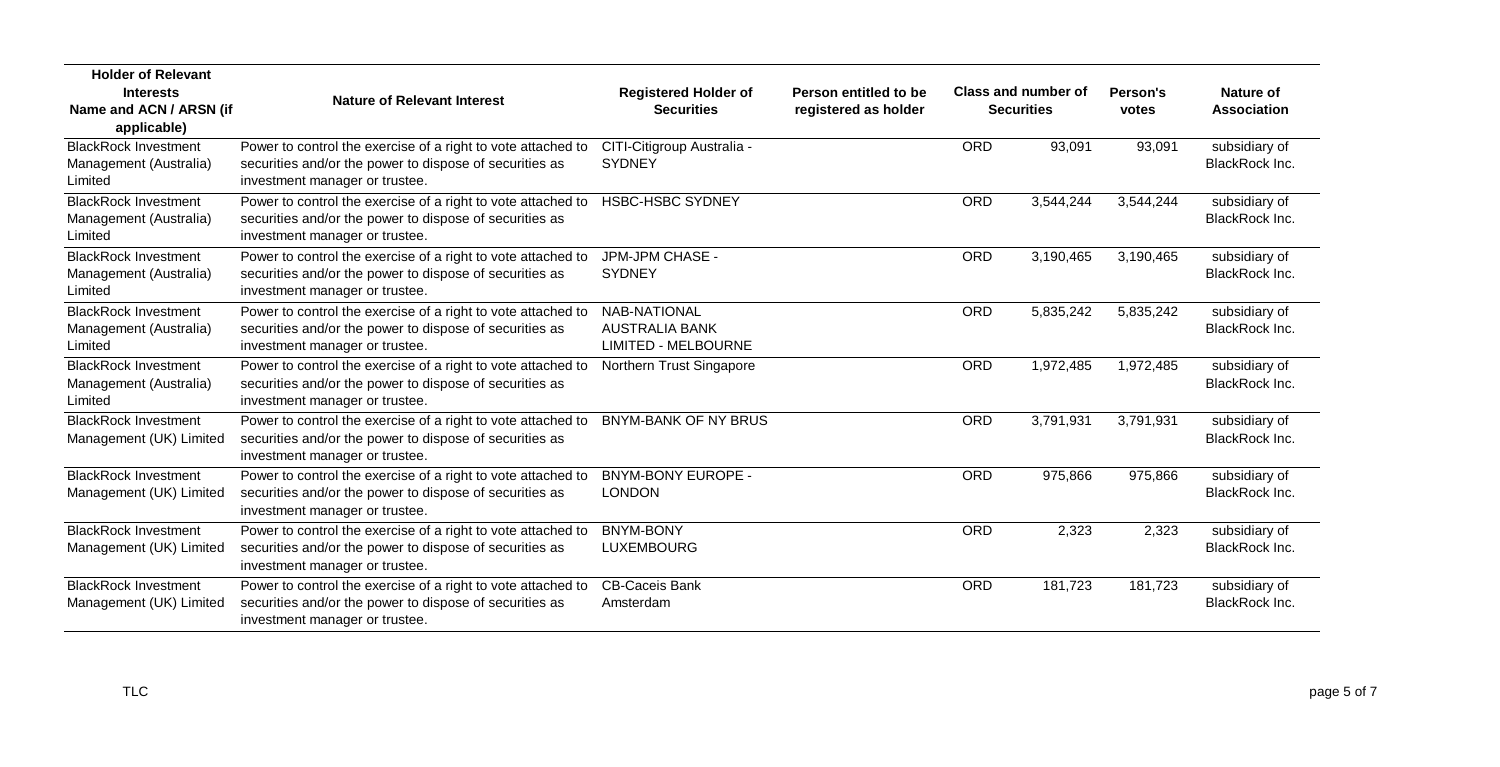| <b>Holder of Relevant</b>                              |                                                                                                                                                           |                                                   |                                               |            |                                          |                   |                                 |
|--------------------------------------------------------|-----------------------------------------------------------------------------------------------------------------------------------------------------------|---------------------------------------------------|-----------------------------------------------|------------|------------------------------------------|-------------------|---------------------------------|
| <b>Interests</b><br>Name and ACN / ARSN (if            | <b>Nature of Relevant Interest</b>                                                                                                                        | <b>Registered Holder of</b><br><b>Securities</b>  | Person entitled to be<br>registered as holder |            | Class and number of<br><b>Securities</b> | Person's<br>votes | Nature of<br><b>Association</b> |
| applicable)                                            |                                                                                                                                                           |                                                   |                                               |            |                                          |                   |                                 |
| <b>BlackRock Investment</b><br>Management (UK) Limited | Power to control the exercise of a right to vote attached to<br>securities and/or the power to dispose of securities as<br>investment manager or trustee. | CITI-CITIBANK, LONDON                             |                                               | <b>ORD</b> | 1,535,453                                | 1,535,453         | subsidiary of<br>BlackRock Inc. |
| <b>BlackRock Investment</b><br>Management (UK) Limited | Power to control the exercise of a right to vote attached to<br>securities and/or the power to dispose of securities as<br>investment manager or trustee. | <b>CREDIT SUISSE (ZURICH)</b>                     |                                               | ORD        | 193,439                                  | 193,439           | subsidiary of<br>BlackRock Inc. |
| <b>BlackRock Investment</b><br>Management (UK) Limited | Power to control the exercise of a right to vote attached to<br>securities and/or the power to dispose of securities as<br>investment manager or trustee. | HSBC-HSBC - LONDON                                |                                               | <b>ORD</b> | 2,222,040                                | 2,222,040         | subsidiary of<br>BlackRock Inc. |
| <b>BlackRock Investment</b><br>Management (UK) Limited | Power to control the exercise of a right to vote attached to<br>securities and/or the power to dispose of securities as<br>investment manager or trustee. | JPM-JPM CHASE -<br><b>LONDON</b>                  |                                               | <b>ORD</b> | 56,468                                   | 56,468            | subsidiary of<br>BlackRock Inc. |
| <b>BlackRock Investment</b><br>Management (UK) Limited | Power to control the exercise of a right to vote attached to<br>securities and/or the power to dispose of securities as<br>investment manager or trustee. | Northern Trust Luxembourg                         |                                               | ORD        | 781,060                                  | 781,060           | subsidiary of<br>BlackRock Inc. |
| <b>BlackRock Investment</b><br>Management (UK) Limited | Power to control the exercise of a right to vote attached to<br>securities and/or the power to dispose of securities as<br>investment manager or trustee. | NT-NORTHERN TRUST<br>UK                           |                                               | <b>ORD</b> | 2,292,147                                | 2,292,147         | subsidiary of<br>BlackRock Inc. |
| <b>BlackRock Investment</b><br>Management (UK) Limited | Power to control the exercise of a right to vote attached to<br>securities and/or the power to dispose of securities as<br>investment manager or trustee. | <b>SSB-STATE STATE HONG</b><br><b>KONG</b>        |                                               | <b>ORD</b> | 88,114                                   | 88,114            | subsidiary of<br>BlackRock Inc. |
| <b>BlackRock Investment</b><br>Management (UK) Limited | Power to control the exercise of a right to vote attached to<br>securities and/or the power to dispose of securities as<br>investment manager or trustee. | <b>SSB-STATE STREET</b><br><b>BANK LUXEMBOURG</b> |                                               | <b>ORD</b> | 413,840                                  | 413,840           | subsidiary of<br>BlackRock Inc. |
| <b>BlackRock Investment</b><br>Management (UK) Limited | Power to control the exercise of a right to vote attached to<br>securities and/or the power to dispose of securities as<br>investment manager or trustee. | <b>SSB-STATE STREET</b><br><b>BANK, GERMANY</b>   |                                               | <b>ORD</b> | 41,534                                   | 41,534            | subsidiary of<br>BlackRock Inc. |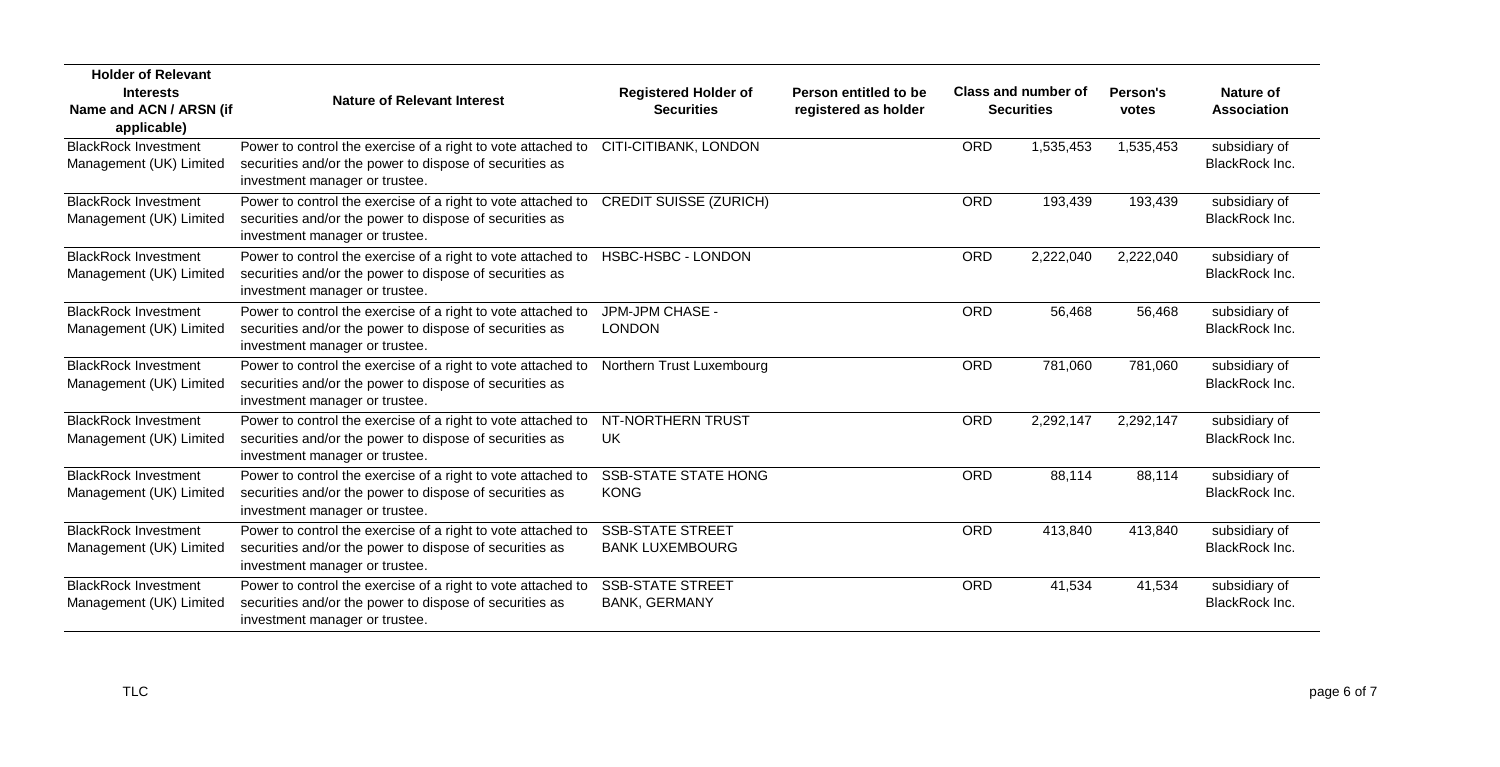| <b>Holder of Relevant</b><br><b>Interests</b><br>Name and ACN / ARSN (if<br>applicable) | <b>Nature of Relevant Interest</b>                                                                                                                                         | <b>Registered Holder of</b><br><b>Securities</b>                           | Person entitled to be<br>registered as holder |            | Class and number of<br><b>Securities</b> | Person's<br>votes | Nature of<br><b>Association</b>        |
|-----------------------------------------------------------------------------------------|----------------------------------------------------------------------------------------------------------------------------------------------------------------------------|----------------------------------------------------------------------------|-----------------------------------------------|------------|------------------------------------------|-------------------|----------------------------------------|
| <b>BlackRock Investment</b><br>Management (UK) Limited                                  | Power to control the exercise of a right to vote attached to<br>securities and/or the power to dispose of securities as<br>investment manager or trustee.                  | <b>SSB-STATE STREET</b><br><b>LONDON</b>                                   |                                               | ORD        | 633,881                                  | 633,881           | subsidiary of<br><b>BlackRock Inc.</b> |
| <b>BlackRock Investment</b><br>Management, LLC                                          | Power to control the exercise of a right to vote attached to<br>securities and/or the power to dispose of securities as<br>investment manager or trustee.                  | <b>BBH-BROWN BROTHERS</b><br><b>HARRIMAN &amp; CO - NEW</b><br><b>YORK</b> |                                               | <b>ORD</b> | 190,262                                  | 190,262           | subsidiary of<br><b>BlackRock Inc.</b> |
| <b>BlackRock Investment</b><br>Management, LLC                                          | Power to control the exercise of a right to vote attached to<br>securities and/or the power to dispose of securities as<br>investment manager or trustee.                  | <b>BNYM-THE BANK OF</b><br><b>NEW YORK</b>                                 |                                               | <b>ORD</b> | 2,025,780                                | 2,025,780         | subsidiary of<br><b>BlackRock Inc.</b> |
| <b>BlackRock Investment</b><br>Management, LLC                                          | Power to control the exercise of a right to vote attached to<br>securities and/or the power to dispose of securities as<br>investment manager or trustee.                  | JPM-JP MORGAN CHASE -<br><b>NEW YORK</b>                                   |                                               | <b>ORD</b> | 1,083,584                                | 1,083,584         | subsidiary of<br>BlackRock Inc.        |
| BlackRock Japan Co., Ltd.                                                               | Power to control the exercise of a right to vote attached to<br>securities and/or the power to dispose of securities as<br>investment manager or trustee.                  | <b>BBH-BROWN BROTHERS</b><br><b>HARRIMAN &amp; CO - NEW</b><br><b>YORK</b> |                                               | ORD        | 76,489                                   | 76,489            | subsidiary of<br><b>BlackRock Inc.</b> |
| BlackRock Japan Co., Ltd.                                                               | Power to control the exercise of a right to vote attached to<br>securities and/or the power to dispose of securities as<br>investment manager or trustee.                  | JPM-JP MORGAN CHASE -<br><b>NEW YORK</b>                                   |                                               | <b>ORD</b> | 2,687,542                                | 2,687,542         | subsidiary of<br>BlackRock Inc.        |
| BlackRock Japan Co., Ltd.                                                               | Power to control the exercise of a right to vote attached to<br>securities and/or the power to dispose of securities as<br>investment manager or trustee.                  | <b>SSB-STATE STREET</b><br><b>BANK, BOSTON</b>                             |                                               | ORD        | 21,928                                   | 21,928            | subsidiary of<br><b>BlackRock Inc.</b> |
| <b>BlackRock Investment</b><br>Management (Australia)<br>Limited                        | Power to control the exercise of a right to vote attached to<br>securities and/or the power to dispose of securities held in SYDNEY<br>its capacity as responsible entity. | JPM-JPM CHASE -                                                            |                                               | <b>ORD</b> | 8,870,913                                | 8,870,913         | subsidiary of<br>BlackRock Inc.        |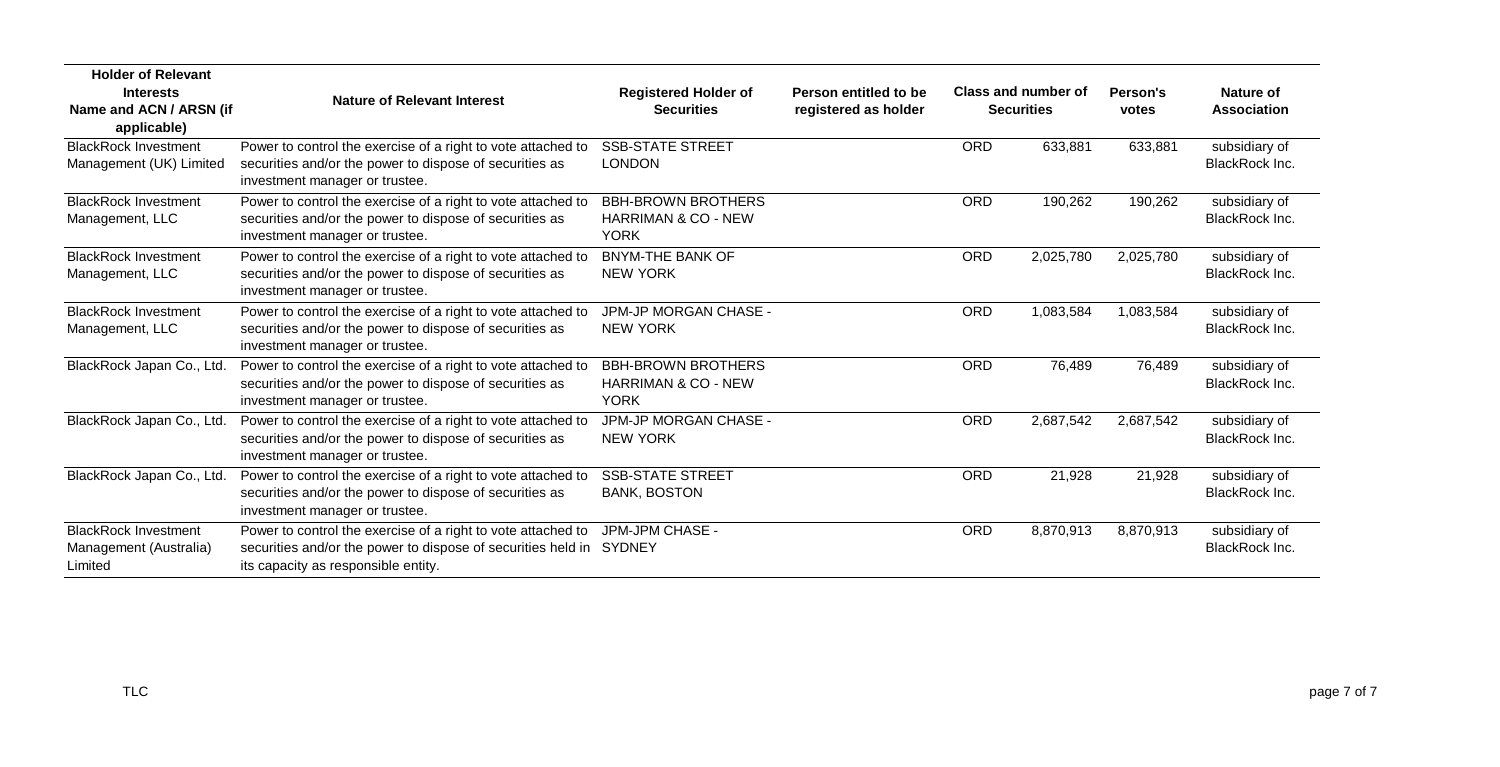This is Annexure B of 5 pages referred to in form 603 Notice of initial substantial shareholder

## **Pierre-Louis Dodens, Authorised Signatory**

27-May-22 **Date**

# **5. Consideration**

|                                                                       | <b>LOTTERY CORPORATION LTD (TLC)</b>                            |    |      |                      |            |            |                                                   |                   |
|-----------------------------------------------------------------------|-----------------------------------------------------------------|----|------|----------------------|------------|------------|---------------------------------------------------|-------------------|
|                                                                       |                                                                 |    |      | <b>Consideration</b> |            |            |                                                   |                   |
| <b>Holder of Relevant Interest</b>                                    | <b>Date of Acquisition / Trans</b><br>on a prescribed fin'l mkt |    | Cash | Non-cash             | <b>CCY</b> |            | <b>Class and number of</b><br>securities affected | votes<br>affected |
| BlackRock Investment Management (UK)<br>Limited                       | 24-May-22                                                       | no | n/a  | in specie            | <b>AUD</b> | <b>ORD</b> | 216,631                                           | 216,631           |
| BlackRock Advisors (UK) Limited                                       | 24-May-22                                                       | no | n/a  | in specie            | AUD        | ORD        | 36,886                                            | 36,886            |
| BlackRock Advisors (UK) Limited                                       | 24-May-22                                                       | no | n/a  | in specie            | <b>AUD</b> | <b>ORD</b> | 247,969                                           | 247,969           |
| BlackRock Institutional Trust Company, National                       | 24-May-22                                                       | no | n/a  | in specie            | <b>AUD</b> | <b>ORD</b> | 116,561                                           | 116,561           |
| Association                                                           |                                                                 |    |      |                      |            |            |                                                   |                   |
| <b>BlackRock Fund Advisors</b>                                        | 24-May-22                                                       | no | n/a  | in specie            | <b>AUD</b> | ORD        | 2,312,847                                         | 2,312,847         |
| BlackRock Asset Management Canada Limited                             | 24-May-22                                                       | no | n/a  | in specie            | <b>AUD</b> | <b>ORD</b> | 10,295                                            | 10,295            |
| BlackRock Institutional Trust Company, National<br>Association        | 24-May-22                                                       | no | n/a  | in specie            | <b>AUD</b> | ORD        | 7,548,724                                         | 7,548,724         |
| BlackRock Investment Management (UK)<br>Limited                       | 24-May-22                                                       | no | n/a  | in specie            | <b>AUD</b> | ORD        | 209,367                                           | 209,367           |
| BlackRock Japan Co., Ltd.                                             | 24-May-22                                                       | no | n/a  | in specie            | <b>AUD</b> | ORD        | 76,489                                            | 76,489            |
| <b>BlackRock Fund Advisors</b>                                        | 24-May-22                                                       | no | n/a  | in specie            | <b>AUD</b> | ORD        | 1,035,753                                         | 1,035,753         |
| BlackRock Advisors (UK) Limited                                       | 24-May-22                                                       | no | n/a  | in specie            | <b>AUD</b> | ORD        | 7,444                                             | 7,444             |
| <b>BlackRock Fund Advisors</b>                                        | 24-May-22                                                       | no | n/a  | in specie            | <b>AUD</b> | ORD        | 3,325,581                                         | 3,325,581         |
| BlackRock Advisors (UK) Limited                                       | 24-May-22                                                       | no | n/a  | in specie            | <b>AUD</b> | ORD        | 49,875                                            | 49,875            |
| <b>BlackRock Fund Advisors</b>                                        | 24-May-22                                                       | no | n/a  | in specie            | <b>AUD</b> | <b>ORD</b> | 9,366                                             | 9,366             |
| BlackRock Investment Management, LLC                                  | 24-May-22                                                       | no | n/a  | in specie            | <b>AUD</b> | <b>ORD</b> | 101,315                                           | 101,315           |
| BlackRock Investment Management, LLC                                  | 24-May-22                                                       | no | n/a  | in specie            | <b>AUD</b> | <b>ORD</b> | 168,024                                           | 168,024           |
| BlackRock Investment Management (UK)                                  | 24-May-22                                                       | no | n/a  | in specie            | <b>AUD</b> | ORD        | 31,256                                            | 31,256            |
| Limited<br>BlackRock Asset Management North Asia<br>Limited           | 24-May-22                                                       | no | n/a  | in specie            | <b>AUD</b> | <b>ORD</b> | 19,941                                            | 19,941            |
| BlackRock Investment Management (UK)<br>Limited                       | 24-May-22                                                       | no | n/a  | in specie            | <b>AUD</b> | ORD        | 1,127,692                                         | 1,127,692         |
| BlackRock Investment Management (UK)<br>Limited                       | 24-May-22                                                       | no | n/a  | in specie            | <b>AUD</b> | ORD        | 511,966                                           | 511,966           |
| <b>BlackRock Advisors (UK) Limited</b>                                | 24-May-22                                                       | no | n/a  | in specie            | <b>AUD</b> | ORD        | 64,066                                            | 64,066            |
| <b>BlackRock Advisors (UK) Limited</b>                                | 24-May-22                                                       | no | n/a  | in specie            | <b>AUD</b> | ORD        | 4,425                                             | 4,425             |
| BlackRock Institutional Trust Company, National                       | 24-May-22                                                       | no | n/a  | in specie            | <b>AUD</b> | ORD        | 8,952,834                                         | 8,952,834         |
| Association<br>BlackRock Investment Management (Australia)<br>Limited | 24-May-22                                                       | no | n/a  | in specie            | <b>AUD</b> | ORD        | 467,925                                           | 467,925           |
| BlackRock (Singapore) Limited                                         | 24-May-22                                                       | no | n/a  | in specie            | <b>AUD</b> | <b>ORD</b> | 8,530                                             | 8,530             |
| BlackRock Advisors (UK) Limited                                       | 24-May-22                                                       | no | n/a  | in specie            | <b>AUD</b> | ORD        | 69,183                                            | 69,183            |
| BlackRock Investment Management (UK)<br>Limited                       | 24-May-22                                                       | no | n/a  | in specie            | <b>AUD</b> | ORD        | 19,173                                            | 19,173            |
| BlackRock Investment Management (UK)                                  | 24-May-22                                                       | no | n/a  | in specie            | <b>AUD</b> | ORD        | 79,325                                            | 79,325            |
| Limited<br>BlackRock Asset Management Canada Limited                  | 24-May-22                                                       | no | n/a  | in specie            | <b>AUD</b> | ORD        | 116,425                                           | 116,425           |
|                                                                       |                                                                 |    |      |                      |            |            |                                                   |                   |
| BlackRock Advisors (UK) Limited                                       | 24-May-22                                                       | no | n/a  | in specie            | <b>AUD</b> | ORD        | 18,500                                            | 18,500            |
| BlackRock Investment Management (UK)<br>Limited                       | 24-May-22                                                       | no | n/a  | in specie            | <b>AUD</b> | ORD        | 72,770                                            | 72,770            |
| BlackRock Investment Management, LLC                                  | 24-May-22                                                       | no | n/a  | in specie            | <b>AUD</b> | ORD        | 216,784                                           | 216,784           |
| BlackRock Asset Management Canada Limited                             | 24-May-22                                                       | no | n/a  | in specie            | <b>AUD</b> | ORD        | 1,031,480                                         | 1,031,480         |
| BlackRock Institutional Trust Company, National<br>Association        | 24-May-22                                                       | no | n/a  | in specie            | <b>AUD</b> | ORD        | 10,356                                            | 10,356            |
| <b>BlackRock Fund Advisors</b>                                        | 24-May-22                                                       | no | n/a  | in specie            | <b>AUD</b> | ORD        | 399,656                                           | 399,656           |
| BlackRock Investment Management (UK)                                  | 24-May-22                                                       | no | n/a  | in specie            | <b>AUD</b> | ORD        | 15,344                                            | 15,344            |
| Limited<br>BlackRock Investment Management (UK)                       | 24-May-22                                                       | no | n/a  | in specie            | <b>AUD</b> | ORD        | 577,558                                           | 577,558           |
| Limited                                                               |                                                                 |    |      |                      |            |            |                                                   |                   |
| BlackRock Investment Management (UK)<br>Limited                       | 24-May-22                                                       | no | n/a  | in specie            | <b>AUD</b> | ORD        | 35,656                                            | 35,656            |
| <b>BLACKROCK ADVISORS LLC</b>                                         | 24-May-22                                                       | no | n/a  | in specie            | <b>AUD</b> | ORD        | 27,737                                            | 27,737            |
| BlackRock Investment Management (UK)<br>Limited                       | 24-May-22                                                       | no | n/a  | in specie            | <b>AUD</b> | ORD        | 40,251                                            | 40,251            |
| BlackRock Investment Management (UK)<br>Limited                       | 24-May-22                                                       | no | n/a  | in specie            | <b>AUD</b> | ORD        | 44,813                                            | 44,813            |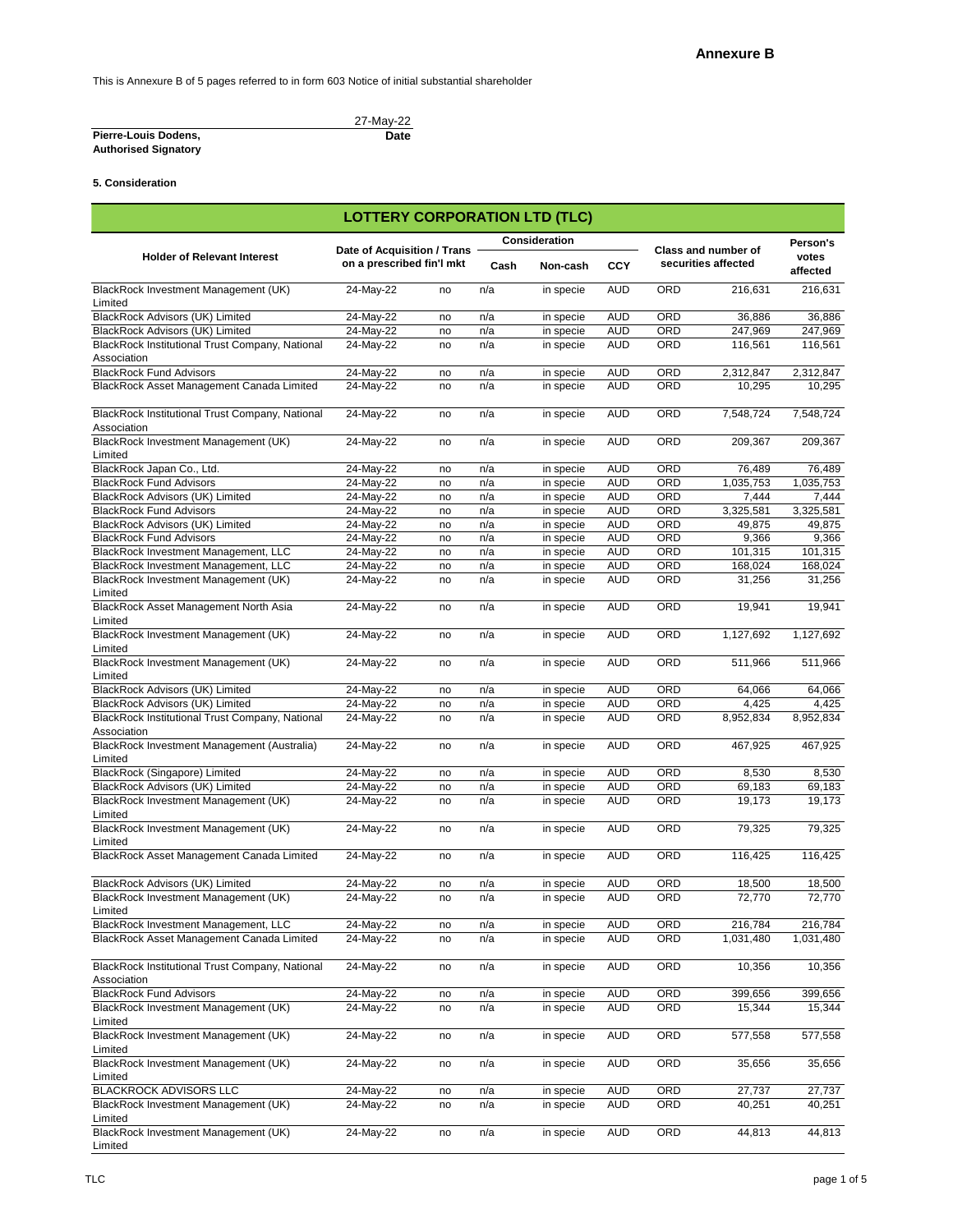|                                                                                         | Date of Acquisition / Trans |          | <b>Consideration</b> |                        |                          |            | Person's                                   |                     |
|-----------------------------------------------------------------------------------------|-----------------------------|----------|----------------------|------------------------|--------------------------|------------|--------------------------------------------|---------------------|
| <b>Holder of Relevant Interest</b>                                                      | on a prescribed fin'l mkt   |          | Cash                 | Non-cash               | <b>CCY</b>               |            | Class and number of<br>securities affected | votes<br>affected   |
| BlackRock Investment Management (UK)<br>Limited                                         | 24-May-22                   | no       | n/a                  | in specie              | <b>AUD</b>               | ORD        | 851,441                                    | 851,441             |
| BlackRock Investment Management (Australia)<br>Limited                                  | 24-May-22                   | no       | n/a                  | in specie              | <b>AUD</b>               | ORD        | 93,091                                     | 93,091              |
| BLACKROCK FINANCIAL MANAGEMENT, INC.                                                    | 24-May-22                   | no       | n/a                  | in specie              | <b>AUD</b>               | ORD        | 9,795                                      | 9,795               |
| BlackRock Investment Management (UK)<br>Limited                                         | 24-May-22                   | no       | n/a                  | in specie              | <b>AUD</b>               | ORD        | 68,660                                     | 68,660              |
| BlackRock Investment Management (UK)<br>Limited                                         | 24-May-22                   | no       | n/a                  | in specie              | <b>AUD</b>               | ORD        | 71,797                                     | 71,797              |
| <b>BlackRock Advisors (UK) Limited</b>                                                  | 24-May-22                   | no       | n/a                  | in specie              | <b>AUD</b>               | ORD        | 16,814                                     | 16,814              |
| BlackRock Institutional Trust Company, National<br>Association                          | 24-May-22                   | no       | n/a                  | in specie              | <b>AUD</b>               | ORD        | 188,226                                    | 188,226             |
| BlackRock Investment Management, LLC<br>BlackRock Investment Management (UK)<br>Limited | 24-May-22<br>24-May-22      | no<br>no | n/a<br>n/a           | in specie<br>in specie | <b>AUD</b><br><b>AUD</b> | ORD<br>ORD | 95,346<br>1,302,748                        | 95,346<br>1,302,748 |
| <b>BlackRock Fund Advisors</b>                                                          | 24-May-22                   | no       | n/a                  | in specie              | <b>AUD</b>               | ORD        | 11,797,467                                 | 11,797,467          |
| BlackRock Investment Management (UK)<br>Limited                                         | 24-May-22                   | no       | n/a                  | in specie              | <b>AUD</b>               | ORD        | 1,196,576                                  | 1,196,576           |
| BlackRock Institutional Trust Company, National<br>Association                          | 24-May-22                   | no       | n/a                  | in specie              | <b>AUD</b>               | ORD        | 8,277                                      | 8,277               |
| BLACKROCK FINANCIAL MANAGEMENT, INC.                                                    | 24-May-22                   | no       | n/a                  | in specie              | <b>AUD</b>               | ORD        | 29,785                                     | 29,785              |
| BlackRock Investment Management (UK)<br>Limited                                         | 24-May-22                   | no       | n/a                  | in specie              | <b>AUD</b>               | ORD        | 256,818                                    | 256,818             |
| BlackRock Investment Management (UK)<br>Limited                                         | 24-May-22                   | no       | n/a                  | in specie              | <b>AUD</b>               | ORD        | 39,584                                     | 39,584              |
| BlackRock Advisors (UK) Limited                                                         | 24-May-22                   | no       | n/a                  | in specie              | <b>AUD</b>               | ORD        | 35,468                                     | 35,468              |
| BlackRock Investment Management (UK)<br>Limited                                         | 24-May-22                   | no       | n/a                  | in specie              | <b>AUD</b>               | ORD        | 257,814                                    | 257,814             |
| BlackRock Investment Management (UK)<br>Limited                                         | 24-May-22                   | no       | n/a                  | in specie              | <b>AUD</b>               | ORD        | 43,380                                     | 43,380              |
| <b>BlackRock Fund Advisors</b>                                                          | 24-May-22                   | no       | n/a                  | in specie              | <b>AUD</b>               | ORD        | 341,355                                    | 341,355             |
| BlackRock Investment Management (UK)<br>Limited                                         | 24-May-22                   | no       | n/a                  | in specie              | <b>AUD</b>               | ORD        | 6,870                                      | 6,870               |
| BlackRock Asset Management Canada Limited                                               | 24-May-22                   | no       | n/a                  | in specie              | <b>AUD</b>               | <b>ORD</b> | 98,505                                     | 98,505              |
| BlackRock Advisors (UK) Limited                                                         | 24-May-22                   | no       | n/a                  | in specie              | AUD                      | <b>ORD</b> | 985,759                                    | 985,759             |
| BlackRock Advisors (UK) Limited                                                         | 24-May-22                   | no       | n/a                  | in specie              | <b>AUD</b>               | ORD        | 61,908                                     | 61,908              |
| BlackRock Investment Management (UK)                                                    | 24-May-22                   | no       | n/a                  | in specie              | <b>AUD</b>               | ORD        | 151,931                                    | 151,931             |
| Limited<br>BlackRock Investment Management (Australia)                                  | 24-May-22                   | no       | n/a                  | in specie              | <b>AUD</b>               | ORD        | 1,180,392                                  | 1,180,392           |
| Limited<br>BlackRock Investment Management (UK)                                         | 24-May-22                   | no       | n/a                  | in specie              | <b>AUD</b>               | ORD        | 24,825                                     | 24,825              |
| Limited<br><b>BlackRock Advisors (UK) Limited</b>                                       | 24-May-22                   | no       | n/a                  |                        | <b>AUD</b>               | ORD        | 9,346                                      | 9,346               |
| BlackRock Institutional Trust Company, National<br>Association                          | 24-May-22                   | no       | n/a                  | in specie<br>in specie | <b>AUD</b>               | ORD        | 136,829                                    | 136,829             |
| <b>BlackRock Fund Advisors</b>                                                          | 24-May-22                   | no       | n/a                  | in specie              | <b>AUD</b>               | ORD        | 72,370                                     | 72,370              |
| <b>BlackRock Fund Advisors</b>                                                          | 24-May-22                   | no       | n/a                  | in specie              | <b>AUD</b>               | ORD        | 88,086                                     | 88,086              |
| BlackRock Institutional Trust Company, National<br>Association                          | 24-May-22                   | no       | n/a                  | in specie              | <b>AUD</b>               | ORD        | 341,787                                    | 341,787             |
| <b>BlackRock Advisors (UK) Limited</b>                                                  | 24-May-22                   | no       | n/a                  | in specie              | <b>AUD</b>               | ORD        | 54,854                                     | 54,854              |
| <b>BlackRock Advisors (UK) Limited</b>                                                  | 24-May-22                   | no       | n/a                  | in specie              | <b>AUD</b>               | ORD        | 1,042,220                                  | 1,042,220           |
| BlackRock Investment Management (UK)<br>Limited                                         | 24-May-22                   | no       | n/a                  | in specie              | <b>AUD</b>               | ORD        | 559,030                                    | 559,030             |
| BlackRock Investment Management (UK)<br>Limited                                         | 24-May-22                   | no       | n/a                  | in specie              | <b>AUD</b>               | ORD        | 156,041                                    | 156,041             |
| BlackRock Advisors (UK) Limited                                                         | 24-May-22                   | no       | n/a                  | in specie              | <b>AUD</b>               | ORD        | 17,706                                     | 17,706              |
| BlackRock Asset Management North Asia<br>Limited                                        | 24-May-22                   | no       | n/a                  | in specie              | <b>AUD</b>               | ORD        | 110,196                                    | 110,196             |
| BlackRock Investment Management (UK)<br>Limited                                         | 24-May-22                   | no       | n/a                  | in specie              | <b>AUD</b>               | ORD        | 256,255                                    | 256,255             |
| BlackRock Institutional Trust Company, National<br>Association                          | 24-May-22                   | no       | n/a                  | in specie              | <b>AUD</b>               | ORD        | 17,192                                     | 17,192              |
| BlackRock Institutional Trust Company, National<br>Association                          | 24-May-22                   | no       | n/a                  | in specie              | <b>AUD</b>               | ORD        | 24,705                                     | 24,705              |
| BlackRock Advisors (UK) Limited                                                         | 24-May-22                   | no       | n/a                  | in specie              | <b>AUD</b>               | ORD        | 164,641                                    | 164,641             |
| BlackRock Advisors (UK) Limited                                                         | 24-May-22                   | no       | n/a                  | in specie              | <b>AUD</b>               | ORD        | 31,076                                     | 31,076              |
| BlackRock Investment Management, LLC                                                    | 24-May-22                   | no       | n/a                  | in specie              | <b>AUD</b>               | ORD        | 229,187                                    | 229,187             |
| BlackRock Investment Management, LLC                                                    | 24-May-22                   | no       | n/a                  | in specie              | <b>AUD</b>               | ORD        | 20,492                                     | 20,492              |
| BlackRock Advisors (UK) Limited                                                         | 24-May-22                   | no       | n/a                  | in specie              | <b>AUD</b>               | ORD        | 24,276                                     | 24,276              |
| BlackRock Investment Management, LLC                                                    | 24-May-22                   | no       | n/a                  | in specie              | <b>AUD</b>               | ORD        | 772,454                                    | 772,454             |
| BlackRock Asset Management Canada Limited                                               | 24-May-22                   | no       | n/a                  | in specie              | <b>AUD</b>               | ORD        | 523,122                                    | 523,122             |
| <b>BlackRock International Limited</b>                                                  | $24$ -May-22                | no       | n/a                  | in specie              | <b>AUD</b>               | ORD        | 713,033                                    | 713,033             |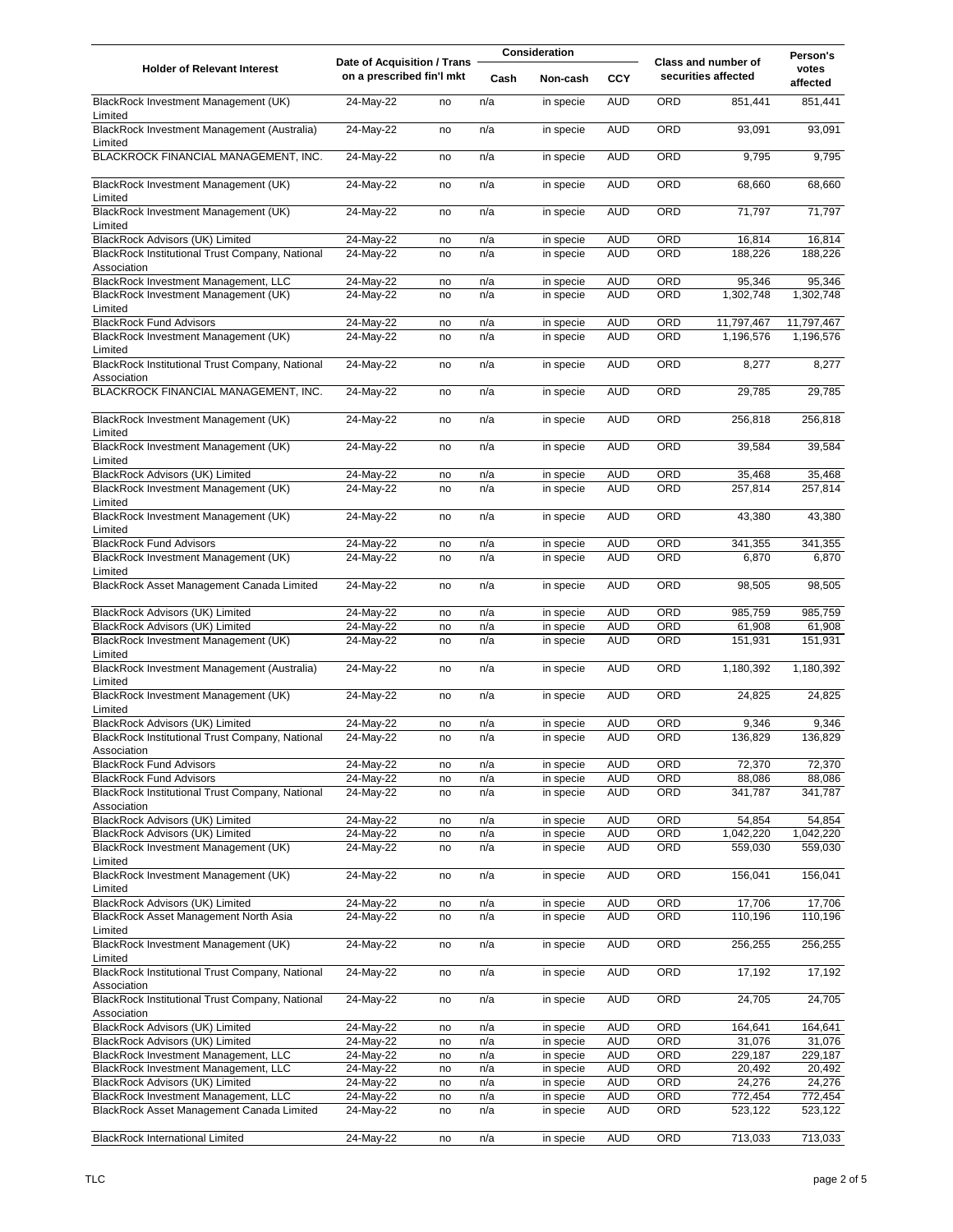|                                                                                         | <b>Date of Acquisition / Trans</b> |          | <b>Consideration</b> |                        |                          |            | Person's                                          |                    |
|-----------------------------------------------------------------------------------------|------------------------------------|----------|----------------------|------------------------|--------------------------|------------|---------------------------------------------------|--------------------|
| <b>Holder of Relevant Interest</b>                                                      | on a prescribed fin'l mkt          |          | Cash                 | Non-cash               | <b>CCY</b>               |            | <b>Class and number of</b><br>securities affected | votes<br>affected  |
| BlackRock Japan Co., Ltd.                                                               | 24-May-22                          | no       | n/a                  | in specie              | <b>AUD</b>               | <b>ORD</b> | 2,444                                             | 2,444              |
| BLACKROCK FINANCIAL MANAGEMENT, INC.                                                    | 24-May-22                          | no       | n/a                  | in specie              | <b>AUD</b>               | ORD        | 10,720                                            | 10,720             |
| <b>BlackRock Fund Advisors</b>                                                          | 24-May-22                          | no       | n/a                  | in specie              | <b>AUD</b>               | ORD        | 4,240,484                                         | 4,240,484          |
| BlackRock Advisors (UK) Limited                                                         | 24-May-22                          | no       | n/a                  | in specie              | <b>AUD</b>               | <b>ORD</b> | 55,593                                            | 55,593             |
| BlackRock Investment Management (UK)                                                    | 24-May-22                          | no       | n/a                  | in specie              | <b>AUD</b>               | ORD        | 17,059                                            | 17,059             |
| Limited                                                                                 |                                    |          |                      |                        |                          |            |                                                   |                    |
| BlackRock Japan Co., Ltd.                                                               | 24-May-22                          | no       | n/a                  | in specie              | <b>AUD</b>               | ORD        | 21,928                                            | 21,928             |
| BlackRock Asset Management Canada Limited                                               | 24-May-22                          | no       | n/a                  | in specie              | <b>AUD</b>               | ORD        | 111,017                                           | 111,017            |
| BlackRock Investment Management (UK)<br>Limited                                         | 24-May-22                          | no       | n/a                  | in specie              | <b>AUD</b>               | ORD        | 7,881                                             | 7,881              |
| BlackRock Advisors (UK) Limited                                                         | 24-May-22                          | no       | n/a                  | in specie              | <b>AUD</b>               | ORD        | 40,709                                            | 40,709             |
| BlackRock Advisors (UK) Limited                                                         | 24-May-22                          | no       | n/a                  | in specie              | <b>AUD</b>               | ORD        | 188,265                                           | 188,265            |
| <b>BlackRock Advisors (UK) Limited</b>                                                  | 24-May-22                          | no       | n/a                  | in specie              | <b>AUD</b>               | ORD        | 9,909                                             | 9,909              |
| BlackRock Investment Management, LLC                                                    | 24-May-22                          | no       | n/a                  | in specie              | <b>AUD</b>               | ORD        | 271,973                                           | 271,973            |
| BlackRock Institutional Trust Company, National<br>Association                          | 24-May-22                          | no       | n/a                  | in specie              | <b>AUD</b>               | ORD        | 36,201                                            | 36,201             |
| BlackRock Investment Management, LLC                                                    | 24-May-22                          | no       | n/a                  | in specie              | <b>AUD</b>               | ORD        | 69,009                                            | 69,009             |
| BLACKROCK FINANCIAL MANAGEMENT, INC.                                                    | 24-May-22                          | no       | n/a                  | in specie              | <b>AUD</b>               | <b>ORD</b> | 782                                               | 782                |
| BlackRock Institutional Trust Company, National<br>Association                          | 24-May-22                          | no       | n/a                  | in specie              | <b>AUD</b>               | <b>ORD</b> | 88,581                                            | 88,581             |
| BlackRock Advisors (UK) Limited                                                         | 24-May-22                          | no       | n/a                  | in specie              | <b>AUD</b>               | ORD        | 916                                               | 916                |
| BlackRock Advisors (UK) Limited                                                         | 24-May-22                          | no       | n/a                  | in specie              | <b>AUD</b>               | ORD        | 17,389                                            | 17,389             |
| BlackRock Japan Co., Ltd.                                                               | 24-May-22                          | no       | n/a                  | in specie              | <b>AUD</b>               | ORD        | 5,182                                             | 5,182              |
| BlackRock Institutional Trust Company, National<br>Association                          | 24-May-22                          | no       | n/a                  | in specie              | <b>AUD</b>               | ORD        | 107,545                                           | 107,545            |
| BlackRock Investment Management (Australia)<br>Limited                                  | 24-May-22                          | no       | n/a                  | in specie              | <b>AUD</b>               | ORD        | 4,879,332                                         | 4,879,332          |
| BlackRock Investment Management (UK)<br>Limited                                         | 24-May-22                          | no       | n/a                  | in specie              | <b>AUD</b>               | ORD        | 446,554                                           | 446,554            |
| BlackRock Investment Management (Australia)<br>Limited                                  | 24-May-22                          | no       | n/a                  | in specie              | <b>AUD</b>               | ORD        | 438,769                                           | 438,769            |
| BlackRock Investment Management (UK)<br>Limited                                         | 24-May-22                          | no       | n/a                  | in specie              | <b>AUD</b>               | ORD        | 56,468                                            | 56,468             |
| BlackRock Investment Management (UK)<br>Limited                                         | 24-May-22                          | no       | n/a                  | in specie              | <b>AUD</b>               | ORD        | 77,697                                            | 77,697             |
| <b>BlackRock Fund Advisors</b>                                                          | 24-May-22                          | no       | n/a                  | in specie              | <b>AUD</b>               | <b>ORD</b> | 165,831                                           | 165,831            |
| BlackRock Institutional Trust Company, National<br>Association                          | 24-May-22                          | no       | n/a                  | in specie              | <b>AUD</b>               | ORD        | 3,143                                             | 3,143              |
| BlackRock Institutional Trust Company, National<br>Association                          | 24-May-22                          | no       | n/a                  | in specie              | <b>AUD</b>               | ORD        | 37,956                                            | 37,956             |
| BlackRock Investment Management, LLC                                                    | 24-May-22                          | no       | n/a                  | in specie              | <b>AUD</b>               | ORD        | 126,921                                           | 126,921            |
| BlackRock Institutional Trust Company, National<br>Association                          | 24-May-22                          | no       | n/a                  | in specie              | <b>AUD</b>               | <b>ORD</b> | 249,269                                           | 249,269            |
| BlackRock Advisors (UK) Limited                                                         | 24-May-22                          | no       | n/a                  | in specie              | <b>AUD</b>               | <b>ORD</b> | 63,490                                            | 63,490             |
| BlackRock Institutional Trust Company, National<br>Association                          | 24-May-22                          | no       | n/a                  | in specie              | <b>AUD</b>               | ORD        | 39,190                                            | 39,190             |
| BlackRock Investment Management (UK)                                                    | 24-May-22                          | no       | n/a                  | in specie              | <b>AUD</b>               | ORD        | 9,092                                             | 9,092              |
| Limited<br>BlackRock Investment Management (Australia)                                  | 24-May-22                          | no       | n/a                  | in specie              | <b>AUD</b>               | ORD        | 80,710                                            | 80,710             |
| Limited<br>BlackRock Investment Management (UK)                                         | 24-May-22                          | no       | n/a                  | in specie              | <b>AUD</b>               | ORD        | 76,484                                            | 76,484             |
| Limited<br><b>BlackRock Fund Advisors</b>                                               | 24-May-22                          |          | n/a                  | in specie              | <b>AUD</b>               | <b>ORD</b> | 7,389,765                                         | 7,389,765          |
| BlackRock Investment Management (UK)<br>Limited                                         | 24-May-22                          | no<br>no | n/a                  | in specie              | <b>AUD</b>               | ORD        | 87,881                                            | 87,881             |
| BLACKROCK FINANCIAL MANAGEMENT, INC.                                                    | 24-May-22                          | no       | n/a                  | in specie              | <b>AUD</b>               | ORD        | 210,064                                           | 210,064            |
| <b>BlackRock Fund Advisors</b><br>BlackRock Investment Management (UK)                  | 24-May-22<br>24-May-22             | no<br>no | n/a<br>n/a           | in specie<br>in specie | <b>AUD</b><br><b>AUD</b> | ORD<br>ORD | 162,280<br>6,832                                  | 162,280<br>6,832   |
| Limited                                                                                 |                                    |          |                      |                        |                          |            |                                                   |                    |
| BlackRock Investment Management (UK)<br>Limited                                         | 24-May-22                          | no       | n/a                  | in specie              | <b>AUD</b>               | ORD        | 6,716                                             | 6,716              |
| BlackRock Investment Management, LLC<br>BlackRock Institutional Trust Company, National | 24-May-22<br>24-May-22             | no<br>no | n/a<br>n/a           | in specie<br>in specie | <b>AUD</b><br><b>AUD</b> | ORD<br>ORD | 915,273<br>320,330                                | 915,273<br>320,330 |
| Association<br>BlackRock Advisors (UK) Limited                                          | 24-May-22                          | no       | n/a                  | in specie              | <b>AUD</b>               | ORD        | 33,836                                            | 33,836             |
| BlackRock Advisors (UK) Limited                                                         | 24-May-22                          | no       | n/a                  | in specie              | <b>AUD</b>               | ORD        | 642,873                                           | 642,873            |
| BlackRock Advisors (UK) Limited                                                         | 24-May-22                          | no       | n/a                  | in specie              | <b>AUD</b>               | ORD        | 302,290                                           | 302,290            |
| BlackRock Advisors (UK) Limited                                                         | 24-May-22                          | no       | n/a                  | in specie              | <b>AUD</b>               | ORD        | 18,798                                            | 18,798             |
| BlackRock Institutional Trust Company, National<br>Association                          | 24-May-22                          | no       | n/a                  | in specie              | <b>AUD</b>               | ORD        | 3,963,123                                         | 3,963,123          |
| <b>BlackRock Fund Advisors</b>                                                          | 24-May-22                          | no       | n/a                  | in specie              | <b>AUD</b>               | ORD        | 2,727,038                                         | 2,727,038          |
| BlackRock Japan Co., Ltd.                                                               | 24-May-22                          | no       | n/a                  | in specie              | <b>AUD</b>               | ORD        | 118,716                                           | 118,716            |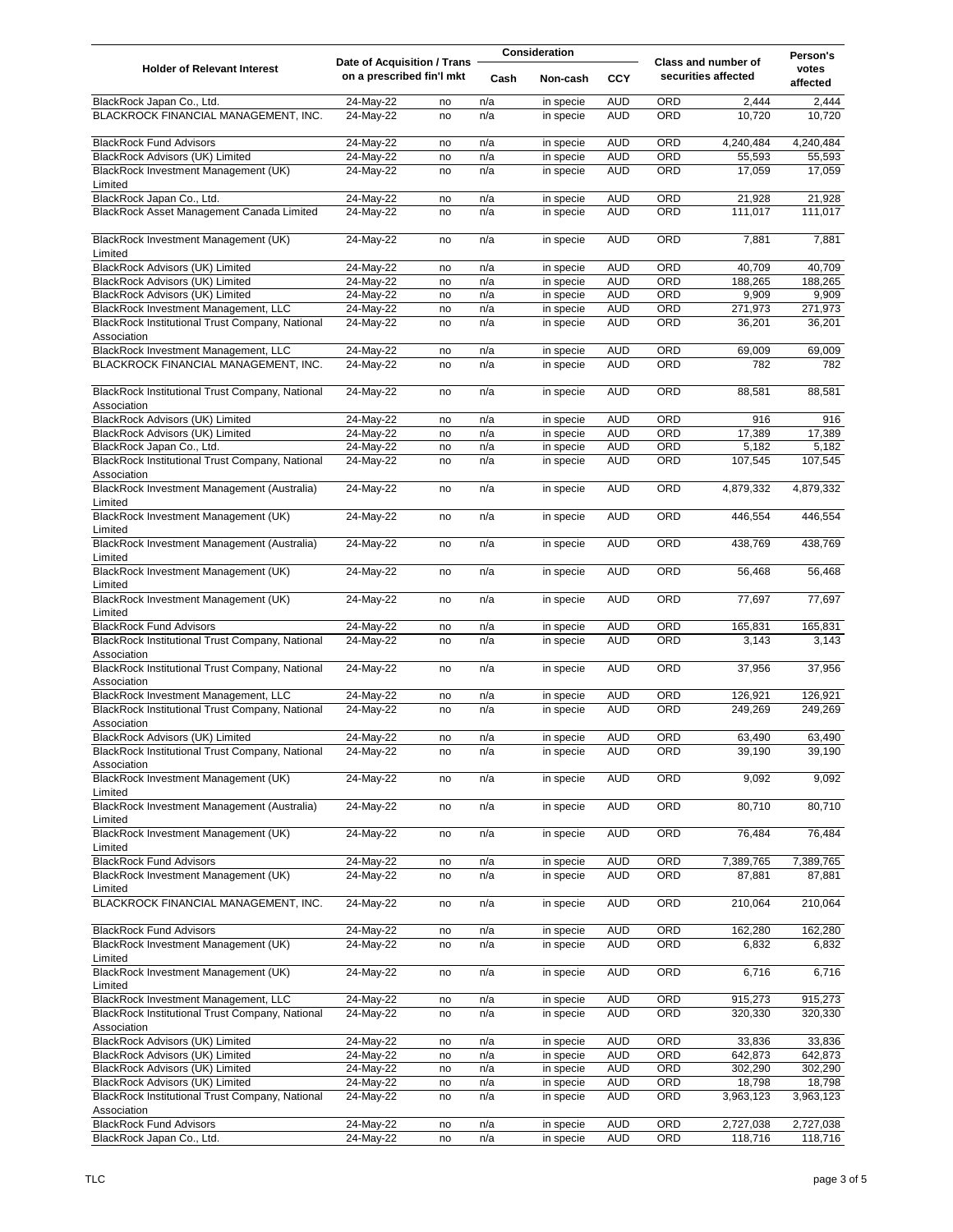| <b>Date of Acquisition / Trans</b>                                                  |                           |          | <b>Consideration</b> |                        |                          | Person's   |                                                   |                   |
|-------------------------------------------------------------------------------------|---------------------------|----------|----------------------|------------------------|--------------------------|------------|---------------------------------------------------|-------------------|
| <b>Holder of Relevant Interest</b>                                                  | on a prescribed fin'l mkt |          | Cash                 | Non-cash               | <b>CCY</b>               |            | <b>Class and number of</b><br>securities affected | votes<br>affected |
| BlackRock Investment Management (Australia)<br>Limited                              | 24-May-22                 | no       | n/a                  | in specie              | <b>AUD</b>               | ORD        | 12,940                                            | 12,940            |
| <b>BlackRock Advisors (UK) Limited</b>                                              | 24-May-22                 | no       | n/a                  | in specie              | <b>AUD</b>               | <b>ORD</b> | 38,671                                            | 38,671            |
| BlackRock Investment Management (Australia)<br>Limited                              | 24-May-22                 | no       | n/a                  | in specie              | <b>AUD</b>               | ORD        | 8,004                                             | 8,004             |
| <b>BLACKROCK ADVISORS LLC</b>                                                       | 24-May-22                 | no       | n/a                  | in specie              | <b>AUD</b>               | ORD        | 1,177,821                                         | 1,177,821         |
| BlackRock Investment Management (UK)<br>Limited                                     | 24-May-22                 | no       | n/a                  | in specie              | <b>AUD</b>               | <b>ORD</b> | 65,989                                            | 65,989            |
| BlackRock Institutional Trust Company, National<br>Association                      | 24-May-22                 | no       | n/a                  | in specie              | <b>AUD</b>               | ORD        | 5,826                                             | 5,826             |
| <b>BlackRock Fund Advisors</b>                                                      | 24-May-22                 | no       | n/a                  | in specie              | <b>AUD</b>               | ORD        | 129,358                                           | 129,358           |
| BlackRock Investment Management (UK)<br>Limited                                     | 24-May-22                 | no       | n/a                  | in specie              | <b>AUD</b>               | ORD        | 1,312,538                                         | 1,312,538         |
| BlackRock Investment Management (UK)<br>Limited                                     | 24-May-22                 | no       | n/a                  | in specie              | <b>AUD</b>               | ORD        | 115,037                                           | 115,037           |
| <b>BlackRock Advisors (UK) Limited</b>                                              | 24-May-22                 | no       | n/a                  | in specie              | <b>AUD</b>               | ORD        | 183,024                                           | 183,024           |
| <b>BlackRock Advisors (UK) Limited</b>                                              | 24-May-22                 | no       | n/a                  | in specie              | <b>AUD</b>               | ORD        | 3,318,758                                         | 3,318,758         |
| BlackRock Institutional Trust Company, National<br>Association                      | 24-May-22                 | no       | n/a                  | in specie              | <b>AUD</b>               | ORD        | 50,720                                            | 50,720            |
| BLACKROCK FINANCIAL MANAGEMENT, INC.                                                | 24-May-22                 | no       | n/a                  | in specie              | <b>AUD</b>               | ORD        | 11,956                                            | 11,956            |
| BlackRock Institutional Trust Company, National<br>Association                      | 24-May-22                 | no       | n/a                  | in specie              | <b>AUD</b>               | <b>ORD</b> | 1,578,101                                         | 1,578,101         |
| BlackRock Investment Management (UK)<br>Limited                                     | 24-May-22                 | no       | n/a                  | in specie              | <b>AUD</b>               | <b>ORD</b> | 184,347                                           | 184,347           |
| BlackRock Advisors (UK) Limited                                                     | 24-May-22                 | no       | n/a                  | in specie              | <b>AUD</b>               | ORD        | 89,043                                            | 89,043            |
| BlackRock Investment Management (Australia)<br>Limited                              | 24-May-22                 | no       | n/a                  | in specie              | <b>AUD</b>               | ORD        | 1,148,531                                         | 1,148,531         |
| BlackRock Institutional Trust Company, National<br>Association                      | 24-May-22                 | no       | n/a                  | in specie              | <b>AUD</b>               | ORD        | 421,767                                           | 421,767           |
| BlackRock Investment Management (Australia)<br>Limited                              | 24-May-22                 | no       | n/a                  | in specie              | <b>AUD</b>               | ORD        | 1,669,380                                         | 1,669,380         |
| BlackRock Investment Management (UK)<br>Limited                                     | 24-May-22                 | no       | n/a                  | in specie              | <b>AUD</b>               | ORD        | 110,216                                           | 110,216           |
| BlackRock Investment Management (UK)<br>Limited                                     | 24-May-22                 | no       | n/a                  | in specie              | <b>AUD</b>               | ORD        | 91,667                                            | 91,667            |
| BlackRock Institutional Trust Company, National<br>Association                      | 24-May-22                 | no       | n/a                  | in specie              | <b>AUD</b>               | ORD        | 512,029                                           | 512,029           |
| BlackRock Institutional Trust Company, National                                     | 24-May-22                 | no       | n/a                  | in specie              | <b>AUD</b>               | ORD        | 480,814                                           | 480,814           |
| Association<br>BlackRock Investment Management (UK)                                 | 24-May-22                 | no       | n/a                  | in specie              | <b>AUD</b>               | <b>ORD</b> | 351,732                                           | 351,732           |
| Limited<br>BlackRock Japan Co., Ltd.                                                | 24-May-22                 |          | n/a                  |                        | <b>AUD</b>               | ORD        | 77,676                                            | 77,676            |
| BlackRock Investment Management (UK)<br>Limited                                     | 24-May-22                 | no<br>no | n/a                  | in specie<br>in specie | <b>AUD</b>               | ORD        | 435,012                                           | 435,012           |
| BlackRock Investment Management (UK)                                                | 24-May-22                 | no       | n/a                  | in specie              | <b>AUD</b>               | ORD        | 30,561                                            | 30,561            |
| Limited                                                                             |                           |          |                      |                        |                          |            |                                                   |                   |
| BlackRock Investment Management, LLC                                                | 24-May-22                 | no       | n/a<br>n/a           | in specie              | <b>AUD</b><br><b>AUD</b> | ORD<br>ORD | 100,777                                           | 100,777           |
| BlackRock Advisors (UK) Limited<br>BlackRock Institutional Trust Company, National  | 24-May-22<br>24-May-22    | no       | n/a                  | in specie<br>in specie | <b>AUD</b>               | ORD        | 1,799<br>4,267                                    | 1,799<br>4,267    |
| Association<br>BlackRock Institutional Trust Company, National                      | 24-May-22                 | no<br>no | n/a                  | in specie              | <b>AUD</b>               | ORD        | 136,818                                           | 136,818           |
| Association                                                                         |                           |          |                      |                        |                          |            |                                                   |                   |
| <b>BlackRock Advisors (UK) Limited</b>                                              | 24-May-22                 | no       | n/a                  | in specie              | <b>AUD</b>               | ORD        | 39,970                                            | 39,970            |
| BlackRock Investment Management (UK)<br>Limited                                     | 24-May-22                 | no       | n/a                  | in specie              | <b>AUD</b>               | ORD        | 2,323                                             | 2,323             |
| BlackRock Japan Co., Ltd.                                                           | 24-May-22                 | no       | n/a                  | in specie              | <b>AUD</b>               | ORD        | 2,481,818                                         | 2,481,818         |
| <b>BlackRock Fund Advisors</b>                                                      | 24-May-22                 | no       | n/a                  | in specie              | <b>AUD</b>               | ORD        | 129,751                                           | 129,751           |
| BlackRock Advisors (UK) Limited                                                     | 24-May-22                 | no       | n/a                  | in specie              | <b>AUD</b>               | ORD        | 16,932                                            | 16,932            |
| <b>BlackRock Advisors (UK) Limited</b><br>BlackRock Asset Management Canada Limited | 24-May-22<br>24-May-22    | no<br>no | n/a<br>n/a           | in specie<br>in specie | <b>AUD</b><br><b>AUD</b> | ORD<br>ORD | 321,703<br>6,278                                  | 321,703<br>6,278  |
| BlackRock Institutional Trust Company, National<br>Association                      | 24-May-22                 | no       | n/a                  | in specie              | <b>AUD</b>               | ORD        | 3,423,545                                         | 3,423,545         |
| BlackRock Investment Management (UK)                                                | 24-May-22                 | no       | n/a                  | in specie              | <b>AUD</b>               | ORD        | 1,385,990                                         | 1,385,990         |
| Limited<br>BlackRock Investment Management (Australia)<br>Limited                   | 24-May-22                 | no       | n/a                  | in specie              | <b>AUD</b>               | ORD        | 12,034                                            | 12,034            |
| BlackRock Advisors (UK) Limited                                                     | 24-May-22                 | no       | n/a                  | in specie              | <b>AUD</b>               | ORD        | 199,445                                           | 199,445           |
| BlackRock Asset Management North Asia                                               | 24-May-22                 | no       | n/a                  | in specie              | <b>AUD</b>               | <b>ORD</b> | 2,981                                             | 2,981             |
| Limited<br>BlackRock Investment Management (UK)<br>Limited                          | 24-May-22                 | no       | n/a                  | in specie              | <b>AUD</b>               | <b>ORD</b> | 56,778                                            | 56,778            |
| BlackRock Investment Management (UK)<br>Limited                                     | 24-May-22                 | no       | n/a                  | in specie              | <b>AUD</b>               | ORD        | 7,859                                             | 7,859             |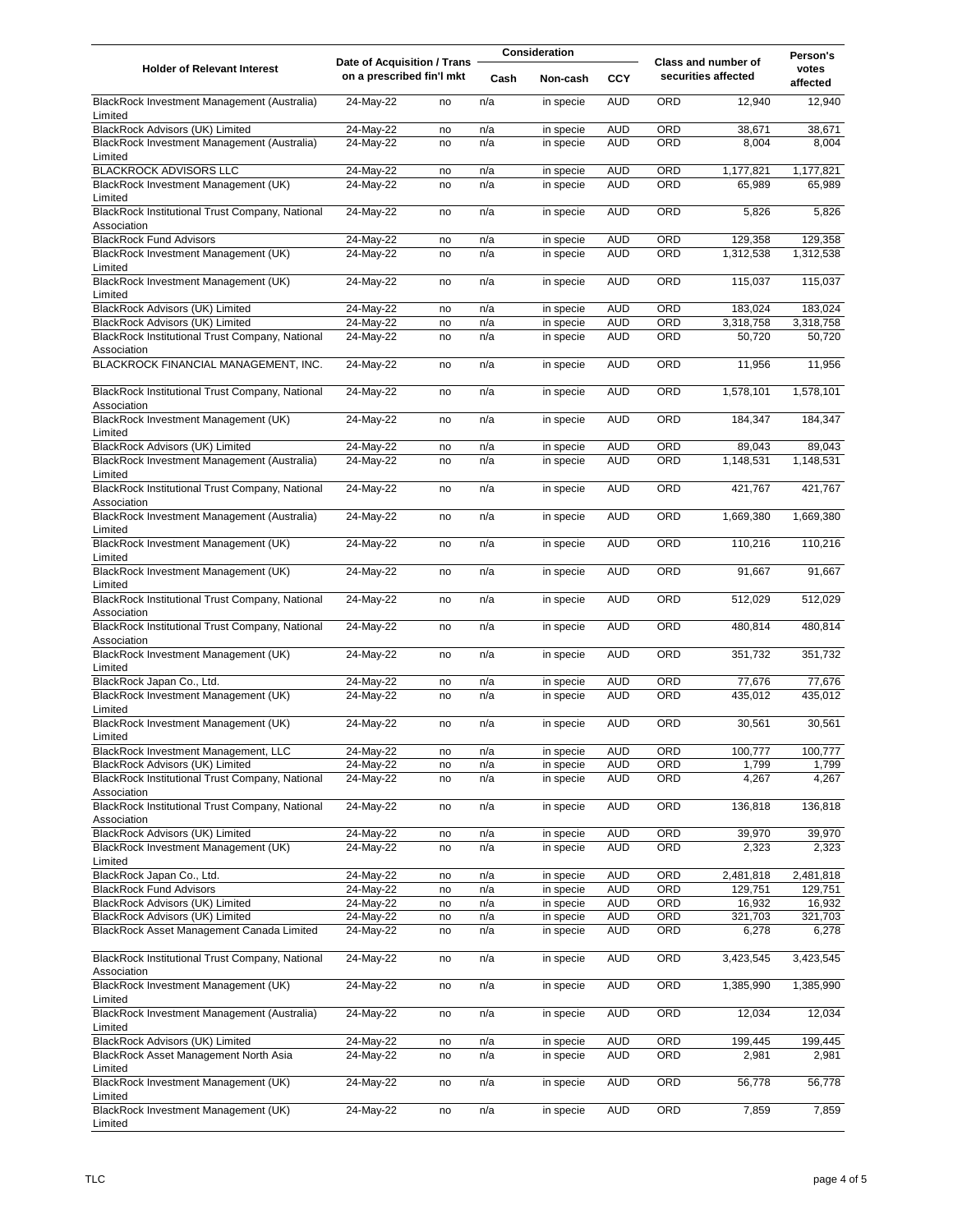|                                                                |           | <b>Date of Acquisition / Trans</b> |     | <b>Consideration</b> |            |                     | <b>Class and number of</b> | Person's          |
|----------------------------------------------------------------|-----------|------------------------------------|-----|----------------------|------------|---------------------|----------------------------|-------------------|
| <b>Holder of Relevant Interest</b>                             |           | on a prescribed fin'l mkt          |     | Non-cash<br>Cash     |            | securities affected |                            | votes<br>affected |
| BlackRock Investment Management (Australia)<br>Limited         | 24-May-22 | no                                 | n/a | in specie            | <b>AUD</b> | <b>ORD</b>          | 1,496,111                  | 1,496,111         |
| BlackRock Investment Management (Australia)<br>Limited         | 24-May-22 | no                                 | n/a | in specie            | <b>AUD</b> | <b>ORD</b>          | 3,544,808                  | 3,544,808         |
| BLACKROCK FINANCIAL MANAGEMENT, INC.                           | 24-May-22 | no                                 | n/a | in specie            | <b>AUD</b> | <b>ORD</b>          | 49,319                     | 49,319            |
| BlackRock Investment Management, LLC                           | 24-May-22 | no                                 | n/a | in specie            | <b>AUD</b> | <b>ORD</b>          | 88,947                     | 88,947            |
| BlackRock Institutional Trust Company, National<br>Association | 24-May-22 | no                                 | n/a | in specie            | <b>AUD</b> | <b>ORD</b>          | 44,243                     | 44,243            |
| <b>BlackRock Fund Advisors</b>                                 | 24-May-22 | no                                 | n/a | in specie            | <b>AUD</b> | ORD                 | 467,836                    | 467,836           |
| BlackRock Investment Management, LLC                           | 24-May-22 | no                                 | n/a | in specie            | <b>AUD</b> | <b>ORD</b>          | 123,124                    | 123,124           |
| <b>BlackRock Fund Advisors</b>                                 | 24-May-22 | no                                 | n/a | in specie            | <b>AUD</b> | ORD                 | 3,294                      | 3,294             |
| BlackRock Advisors (UK) Limited                                | 24-May-22 | no                                 | n/a | in specie            | <b>AUD</b> | ORD                 | 47,422                     | 47,422            |
| BlackRock Advisors (UK) Limited                                | 24-May-22 | no                                 | n/a | in specie            | <b>AUD</b> | ORD                 | 901,018                    | 901,018           |
| BlackRock Investment Management (Australia)<br>Limited         | 24-May-22 | no                                 | n/a | in specie            | <b>AUD</b> | <b>ORD</b>          | 711,383                    | 711,383           |
| <b>BlackRock Advisors (UK) Limited</b>                         | 24-May-22 | no                                 | n/a | in specie            | <b>AUD</b> | <b>ORD</b>          | 1,405,829                  | 1,405,829         |
| <b>BlackRock Advisors (UK) Limited</b>                         | 24-May-22 | no                                 | n/a | in specie            | <b>AUD</b> | <b>ORD</b>          | 76,617                     | 76,617            |
| BlackRock Institutional Trust Company, National<br>Association | 24-May-22 | no                                 | n/a | in specie            | <b>AUD</b> | ORD                 | 1,432,495                  | 1,432,495         |
| BlackRock Investment Management (Australia)<br>Limited         | 24-May-22 | no                                 | n/a | in specie            | <b>AUD</b> | <b>ORD</b>          | 3,544,244                  | 3,544,244         |
| BlackRock Investment Management (Australia)<br>Limited         | 24-May-22 | no                                 | n/a | in specie            | <b>AUD</b> | ORD                 | 3,613,839                  | 3,613,839         |
| BlackRock Investment Management (UK)<br>Limited                | 24-May-22 | no                                 | n/a | in specie            | <b>AUD</b> | ORD                 | 41,534                     | 41,534            |
| BlackRock Japan Co., Ltd.                                      | 24-May-22 | no                                 | n/a | in specie            | <b>AUD</b> | ORD                 | 1,706                      | 1,706             |
| BlackRock Institutional Trust Company, National<br>Association | 24-May-22 | no                                 | n/a | in specie            | <b>AUD</b> | ORD                 | 21,118                     | 21,118            |
| BlackRock Investment Management (Australia)<br>Limited         | 24-May-22 | no                                 | n/a | in specie            | <b>AUD</b> | <b>ORD</b>          | 1,072,872                  | 1,072,872         |
| APERIO GROUP LLC                                               | 24-May-22 | no                                 | n/a | in specie            | <b>AUD</b> | ORD                 | 186,577                    | 186,577           |
|                                                                |           |                                    |     |                      |            |                     |                            |                   |